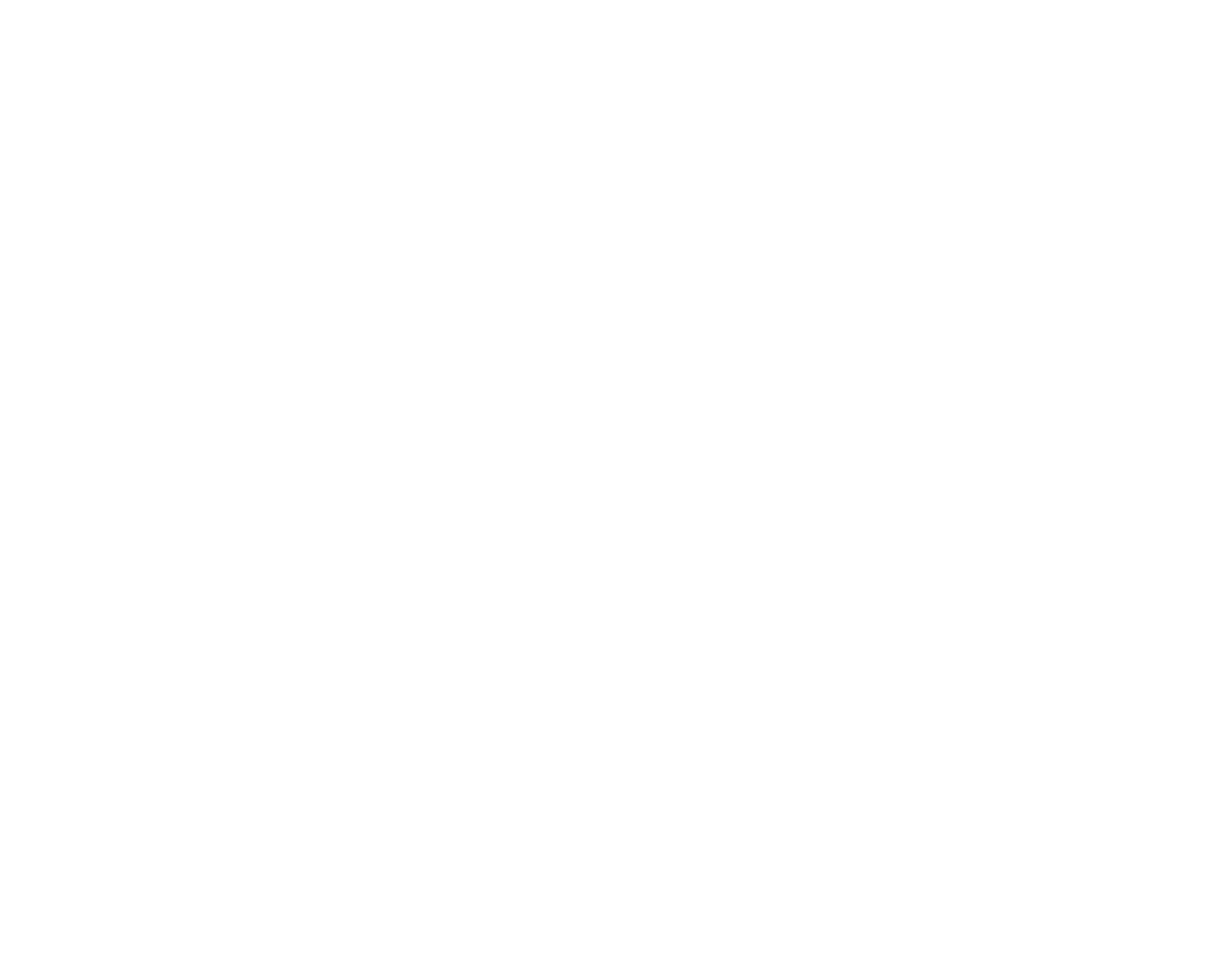# **Table of Contents**

### Section I: Executive Summary **Page 5** and the section I: Executive Summary Percent of Your Students Ready for College-Level Coursework Five Year Trends—Percent of Students Who Met College Readiness Benchmarks Five Year Trends—Average ACT Scores Five Year Trends—Average ACT Scores by Level of Preparation Five Year Trends—Percent and Average Composite Score by Race/Ethnicity Percent of Students in College Readiness Standards Score Ranges Average ACT College Reportable Scores by Test Session Duration Percent of Students Who Met College Readiness Benchmark Scores by Test Session Duration Section II: Academic Achievement **Page 11** Page 11 ACT Score Distributions, Cumulative Percentages, Averages, and Quartile Values Average ACT Composite Scores for Race/Ethnicity by Level of Preparation Average ACT Scores by Race/Ethnicity Percent of Students in College Readiness Standards Score Ranges Average ACT Scores by Gender Percent of Students Who Met College Readiness Benchmark Scores by Gender College Readiness Benchmark Percent and Average ACT Scores by Overall High School Curriculum College Readiness Benchmark Percent and Average ACT Scores by Content-Specific Curriculum Section III: College Readiness & Impact of Course Rigor Page 17 Percent of Students Who Met ACT College Readiness Benchmark Scores by Race/Ethnicity Average ACT Scores and Average ACT Score Changes by Common Course Patterns College Readiness Percents by Common Course Patterns Section IV: Career and Educational Aspirations **Page 25** Page 25 Distribution of Planned Educational Majors for All Students by College Plans Average ACT Composite Scores for Racial/Ethnic Groups by Post-Secondary Educational Aspirations Students' Score Report Preferences at Time of Testing Section V: Optional Writing Test Results **Page 29** Page 29 Average ACT English and Writing Scores by Race/Ethnicity and Gender for students who took ACT Writing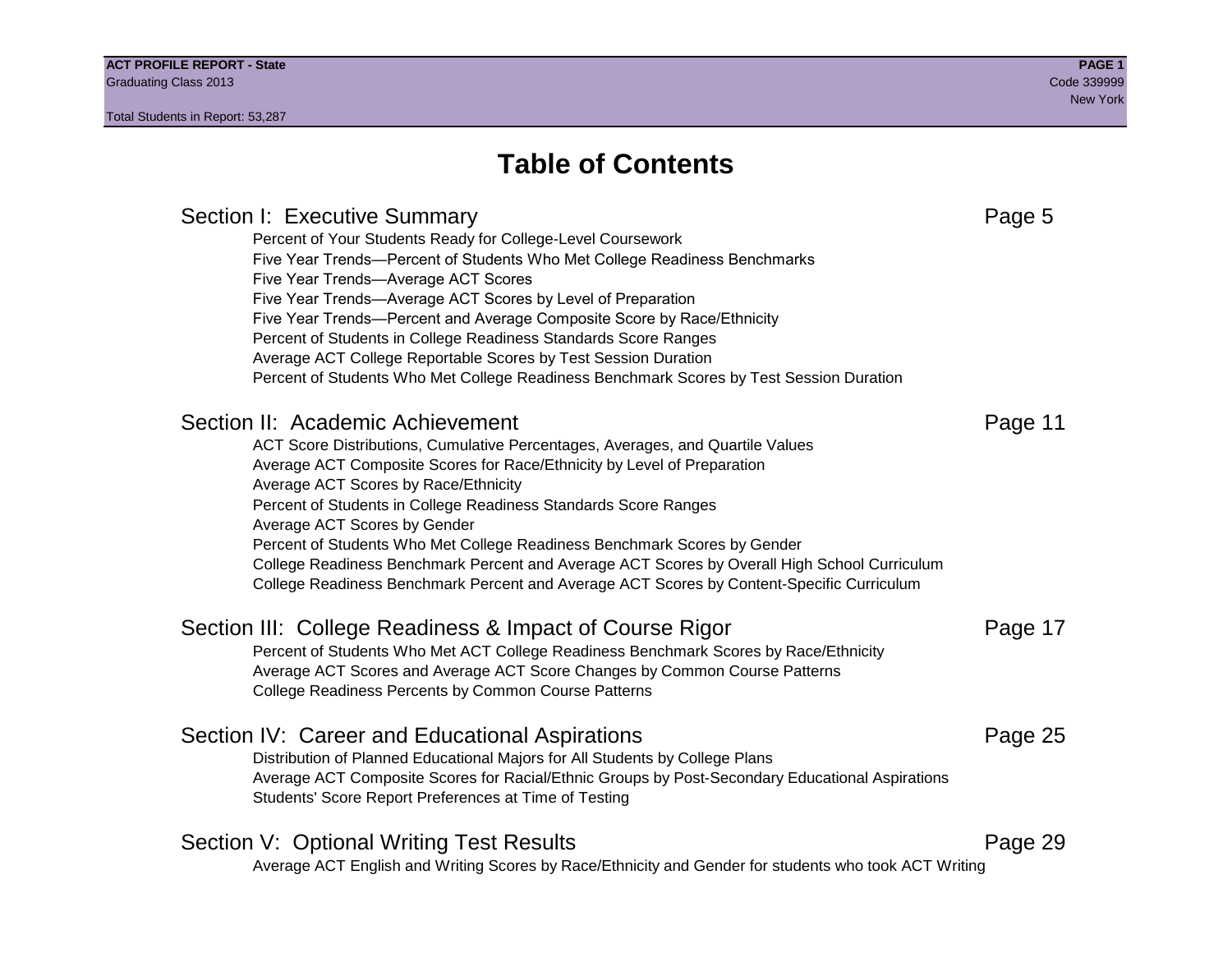This report provides information about the performance of your 2013 graduating seniors who took the ACT as sophomores, juniors, or seniors; and self-reported at the time of testing that they were scheduled to graduate in 2013. Beginning with the Graduating Class of 2013, all students whose scores are college reportable, both standard and extended time tests, are now included in the report.

This report focuses on:

**Performance** - student test performance in the context of college readiness

**Access** - number of your graduates exposed to college entrance testing and the percent of race/ethnicity participation

**Course Selection** - percent of students pursuing a core curriculum

**Course Rigor** - impact of rigorous coursework on achievement

**College Readiness** - percent of students meeting ACT College Readiness Benchmark Scores in each content area

**Awareness** - extent to which student aspirations match performance

**Articulation** - colleges and universities to which your students send test results

Each year, test data for a school, district, and the state represents a different cohort of students. ACT encourages educators to focus on trends (3, 5, 10 years), not year-to-year changes. Such changes can represent normal – even expected – fluctuations. On the other hand, trend lines offer more insight into what is happening in a school, district, or the state.

Furthermore, ACT encourages educators to measure student performance in the context of college readiness measures. The focus should be on the number and percentage of students who met or exceeded ACT's College Readiness Benchmark Scores, a measure that is much more meaningful and understandable than an average composite score for a group of students.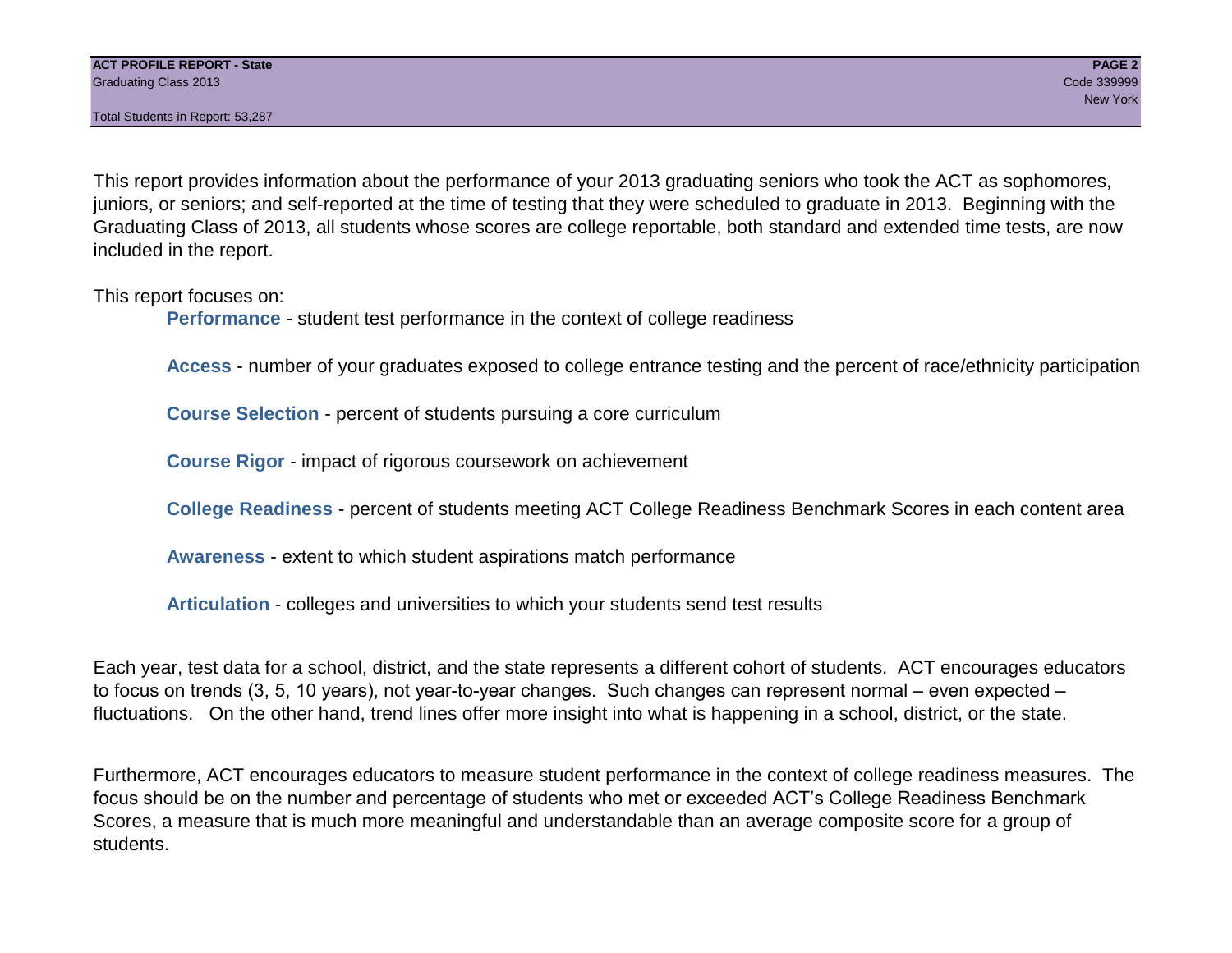### **The ACT is a curriculum-based measure of college readiness. ACT components include:**

Tests of academic achievement in English, math, reading, science, and writing (optional) High school grade and course information Student Profile Section Career Interest Inventory

### **The ACT:**

Every few years, ACT conducts the **ACT National Curriculum Survey** to ensure its curriculum-based assessment tools accurately measure the skills high school teachers teach and instructors of entry-level college courses expect. The ACT is the only college readiness test designed to reflect the results of such a survey.

ACT's **College Readiness Standards** are sets of statements intended to help students, parents and educators understand the meaning of test scores. The standards relate test scores to the types of skills needed for success in high school and beyond. They serve as a direct link between what students have learned and what they are ready to do next. The ACT is the only college readiness test for which scores can be tied directly to standards. *Connecting College Readiness Standards to the Classroom* interpretive guides can be found at www.act.org/standard/infoserv.html.

Only the ACT reports **College Readiness Benchmark Scores** – A benchmark score is the minimum score needed on an ACT subject-area test to indicate a 50% chance of obtaining a B or higher or about a 75% chance of obtaining a C or higher in the corresponding credit-bearing college courses, which include English Composition, Algebra, Social Science and Biology. These scores were empirically derived based on the actual performance of students in college. The College Readiness Benchmark Scores, updated for 2013, are:

| <b>College Course/Course Area</b> | <b>ACT Test</b> | Benchmark Score |
|-----------------------------------|-----------------|-----------------|
| <b>English Composition</b>        | English         | 18              |
| Algebra                           | Mathematics     | 22              |
| <b>Social Sciences</b>            | Reading         | 22              |
| Biology                           | Science         | 23              |

For more information, go to www.act.org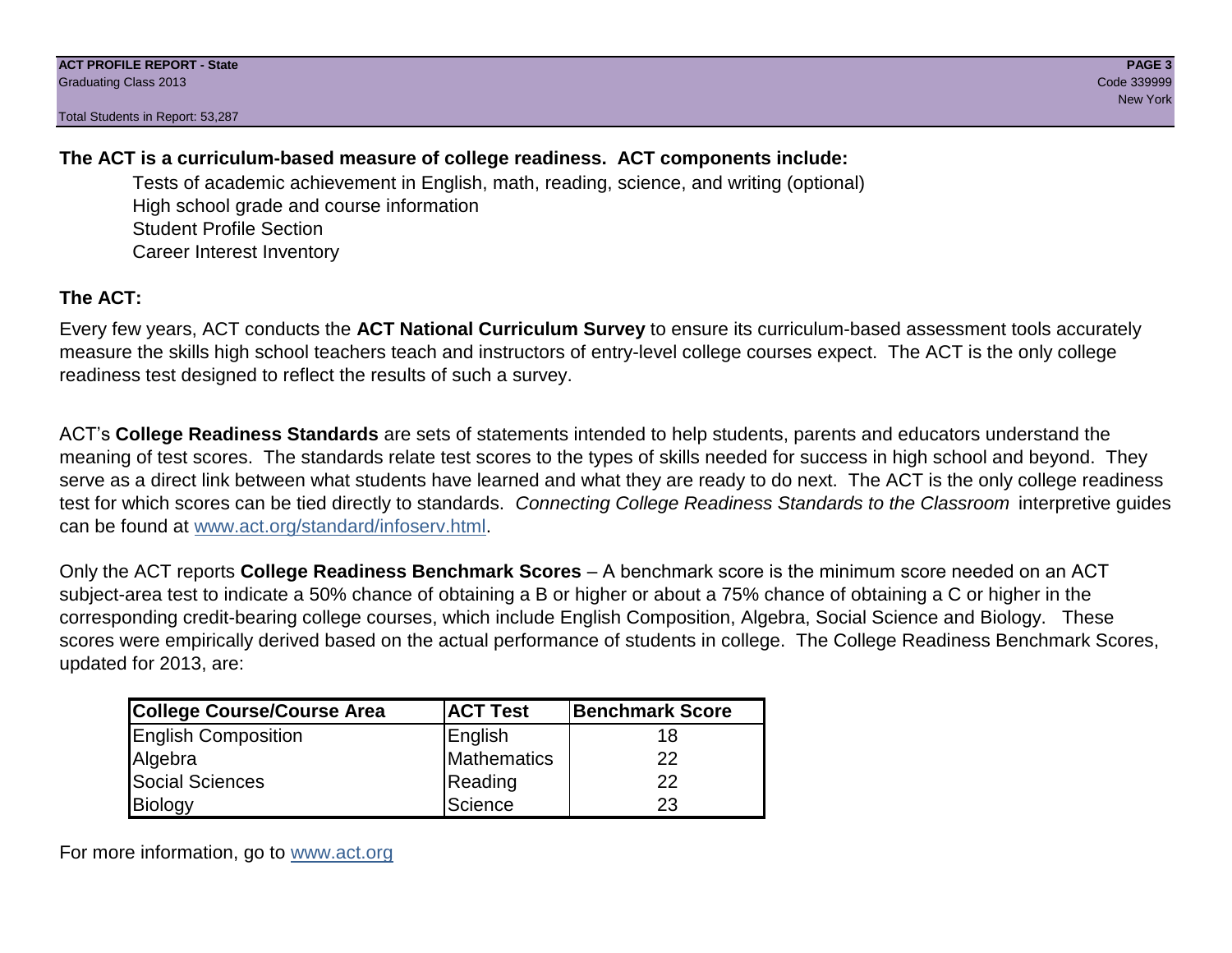#### **How to Improve Scores and Increase College Readiness**

43% of your students met all four ACT College Readiness Benchmark Scores (Table 1.1). To improve students' scores and increase the percentage of students identified as college ready, ACT suggests:

PROVIDING ACCESS FOR ALL STUDENTS TO TAKE THE ACT: 53,287 of your students are included in this report (the 'cohort'). Increasing access insures that more students have the opportunity to consider college and allows the reader to use this report to evaluate how well courses and instructional programs are preparing students for college and work.

MAKING CORE CURRICULUM A PRIORITY: Emphasize the need for all students to develop college and work ready skills, regardless of postsecondary aspirations. 79% of the students in the cohort reported taking courses that would be considered 'Core or More' (Table 1.4).

MAKING SURE STUDENTS ARE TAKING THE RIGHT KINDS OF COURSES: Table 3.2 reports 3% of the cohort took less than three years of math courses. Of these students, 16% were college ready. 2% of the cohort reported taking a course sequence of Algebra I, Algebra II, and Geometry. 12% of these students were college ready. In comparison, 72% of the students who took 3 or more years of math beyond Algebra I, Algebra II, and Geometry were college ready. Getting more students ready for Algebra prior to 9th grade will increase the chances that students will be prepared for and take advanced-level math courses.

Similarly, Table 3.2 reports 6% of the cohort took less than three years of natural science courses. 16% of these students were college ready. In comparison, 57% of students who took at least three years of science coursework were college ready.

EVALUATING RIGOR OF COURSES: Table 2.6 reports the percentage of students falling in each of the ACT College Readiness Standards score ranges. For example, approximately 24% of the cohort fall into the lowest three Mathematics score ranges. To increase these students' achievement, identify the standards they should focus on next by accessing ACT's College Readiness Standards at www.act.org/standard.

PLAN GUIDANCE ACTIVITIES BASED ON STUDENTS' CAREER AND COLLEGE ASPIRATIONS: Data in Tables 4.1 and 4.2 enable the reader to determine if aspirations are consistent with academic performance and whether among students with similar aspirations, academic performance is consistent across racial/ethnic groups.

For more information on interpreting data in this report, or to learn how ACT can help your students improve their readiness for college and the workplace, contact ACT Customer Service at 319-337-1309 or customerservices@act.org.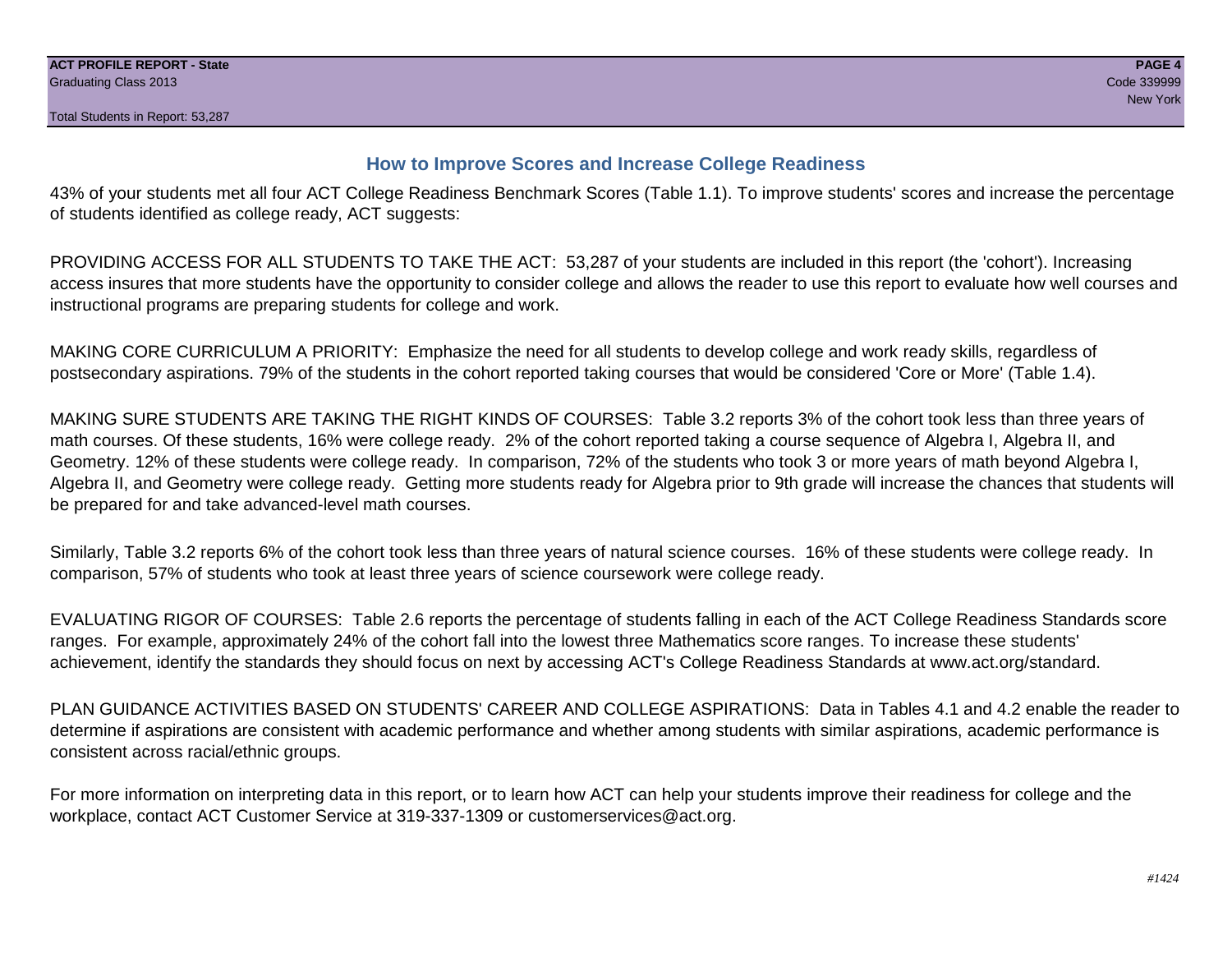**ACT PROFILE REPORT - State: SECTION I, EXECUTIVE SUMMARY PAGE 5** Graduating Class 2013 Code 339999

Total Students in Report: 53,287

New York and the state of the state of the state of the state of the state of the state of the New York (1990)

# Section I Executive Summary

Beginning with the Graduating Class of 2013, all students whose scores are college reportable, both standard and extended time tests, are now included. Also beginning with the 2013 Graduating Class data, College Readiness Benchmarks for Reading and Science were updated to reflect the most recent college coursework research.

> To find the results of only standard time or extended time test takers, refer to Tables 1.7 and 1.8 on page 10.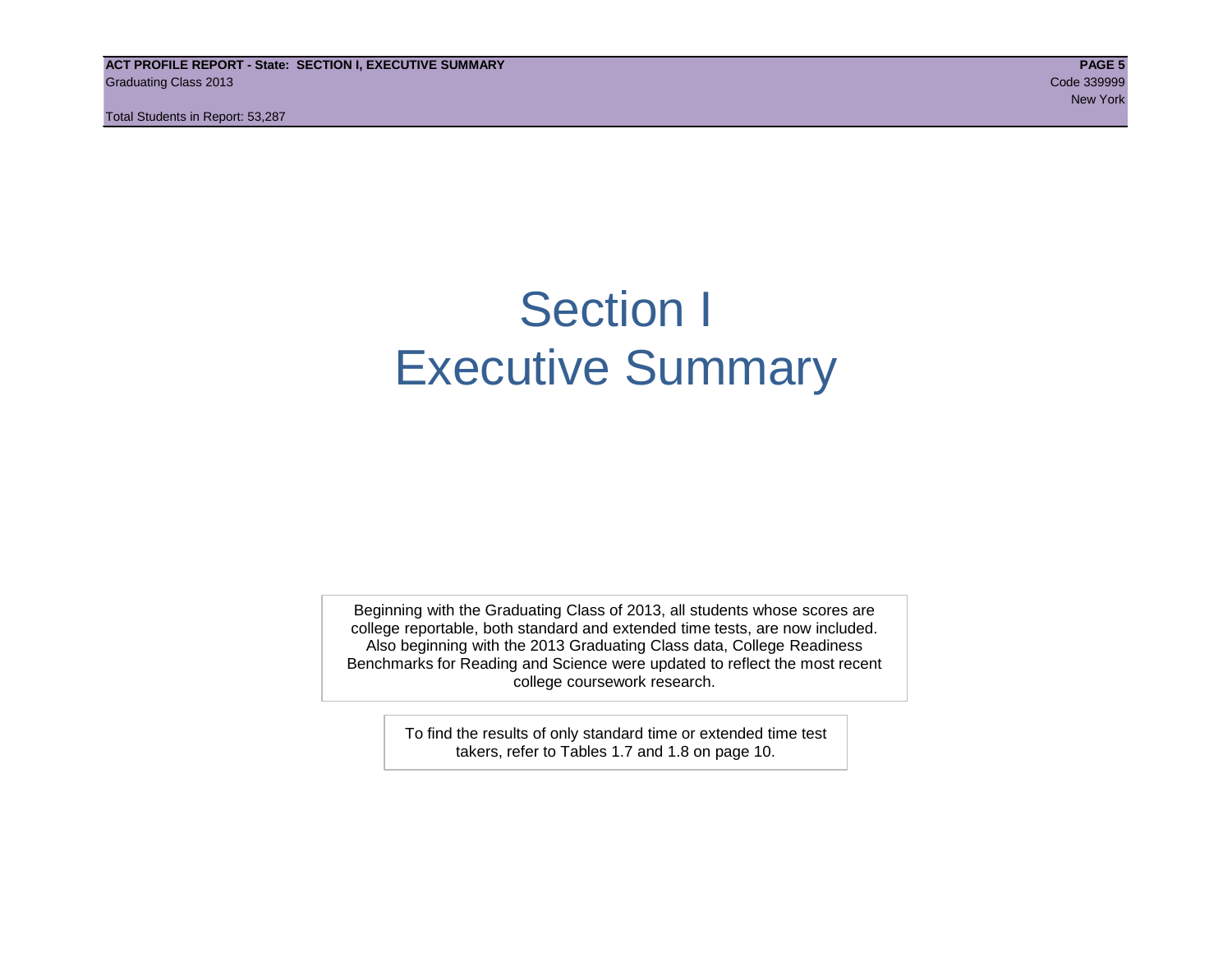#### **ACT PROFILE REPORT - State: SECTION I, EXECUTIVE SUMMARY PAGE 6** Graduating Class 2013 Code 339999

Total Students in Report: 53,287





**A benchmark score is the minimum score needed on an ACT subject-area test to indicate a 50% chance of obtaining a B or higher or about a 75% chance of obtaining a C or higher in the corresponding credit-bearing college course.**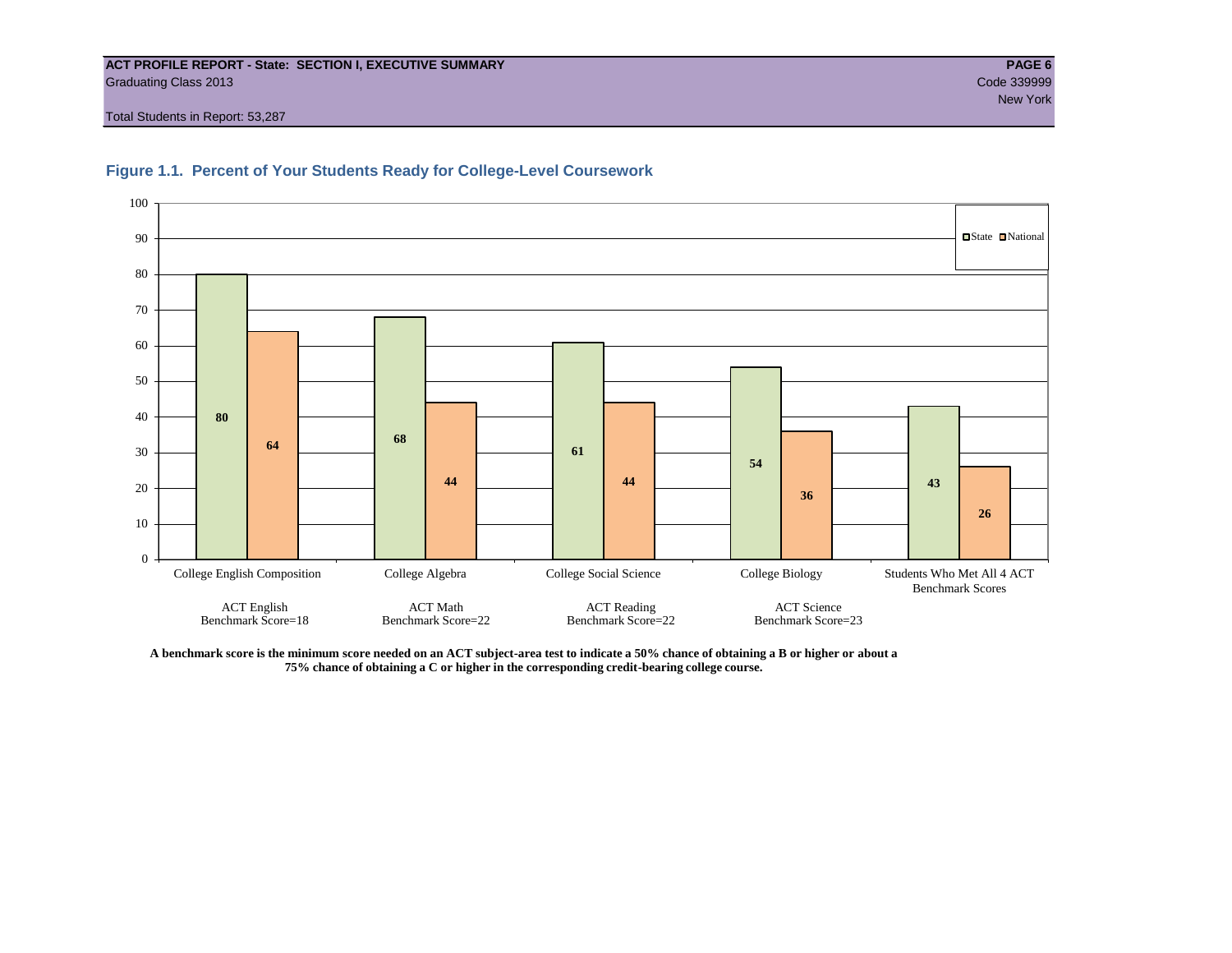#### **ACT PROFILE REPORT - State: SECTION I, EXECUTIVE SUMMARY PAGE 7** Graduating Class 2013 Code 339999

Total Students in Report: 53,287

|      |              | <b>Number of Students</b> |                | <b>Percent Who Met Benchmarks</b> |                    |          |              |          |                |          |                     |          |
|------|--------------|---------------------------|----------------|-----------------------------------|--------------------|----------|--------------|----------|----------------|----------|---------------------|----------|
|      |              | <b>Tested</b>             | <b>English</b> |                                   | <b>Mathematics</b> |          | Reading      |          | <b>Science</b> |          | <b>Met All Four</b> |          |
| Year | <b>State</b> | <b>National</b>           | <b>State</b>   | National                          | State              | National | <b>State</b> | National | <b>State</b>   | National | <b>State</b>        | National |
| 2009 | 47,520       | ,480,469                  | 80             | 67                                | 62                 | 42       | 66           | 53       | 42             | 28       | 36                  | 23       |
| 2010 | 50,262       | .568.835                  | 80             | 66                                | 66                 | 43       | 66           | 52       | 46             | 29       | 40                  | 24       |
| 2011 | 52,255       | ,623,112                  | 80             | 66                                | 68                 | 45       | 67           | 52       | 45             | 30       | 39                  | 25       |
| 2012 | 52,771       | .666,017                  | 80             | 67                                | 67                 | 46       | 67           | 52       | 47             | 31       | 41                  | 25       |
| 2013 | 53,287       | 1,799,243                 | 80             | 64                                | 68                 | 44       | 61           | 44       | 54             | 36       | 43                  | 26       |

#### **Table 1.1. Five Year Trends—Percent of Students Who Met College Readiness Benchmarks**

#### **Table 1.2. Five Year Trends—Average ACT Scores**

|      | <b>Number of Students</b> |                 |                |          | <b>Average ACT Scores</b> |                 |         |                 |                |          |                  |          |  |
|------|---------------------------|-----------------|----------------|----------|---------------------------|-----------------|---------|-----------------|----------------|----------|------------------|----------|--|
|      |                           | <b>Tested</b>   | <b>English</b> |          | <b>Mathematics</b>        |                 | Reading |                 | <b>Science</b> |          | <b>Composite</b> |          |  |
| Year | <b>State</b>              | <b>National</b> | <b>State</b>   | National | State                     | <b>National</b> | State   | <b>National</b> | <b>State</b>   | National | <b>State</b>     | National |  |
| 2009 | 47,520                    | .480,469        | 22.5           | 20.6     | 23.4                      | 21.0            | 23.3    | 21.4            | 22.7           | 20.9     | 23.1             | 21.1     |  |
| 2010 | 50,262                    | .568.835        | 22.7           | 20.5     | 23.6                      | 21.0            | 23.3    | 21.3            | 23.1           | 20.9     | 23.3             | 21.0     |  |
| 2011 | 52.255                    | .623,112        | 22.7           | 20.6     | 23.8                      | 21.1            | 23.5    | 21.3            | 23.0           | 20.9     | 23.4             | 21.1     |  |
| 2012 | 52,771                    | .666,017        | 22.7           | 20.5     | 23.7                      | 21.1            | 23.4    | 21.3            | 23.1           | 20.9     | 23.3             | 21.1     |  |
| 2013 | 53,287                    | ,799,243        | 22.6           | 20.2     | 23.8                      | 20.9            | 23.7    | 21.1            | 23.1           | 20.7     | 23.4             | 20.9     |  |

#### **Table 1.3. Five Year Trends—Average ACT Scores Nationwide**

|      | <b>Number of Students</b> | <b>Average ACT Scores</b> |                    |         |                |                  |  |  |  |  |
|------|---------------------------|---------------------------|--------------------|---------|----------------|------------------|--|--|--|--|
| Year | Tested                    | <b>English</b>            | <b>Mathematics</b> | Reading | <b>Science</b> | <b>Composite</b> |  |  |  |  |
| 2009 | ,480,469                  | 20.6                      | 21.0               | 21.4    | 20.9           | 21.1             |  |  |  |  |
| 2010 | ,568,835                  | 20.5                      | 21.0               | 21.3    | 20.9           | 21.0             |  |  |  |  |
| 2011 | ,623,112                  | 20.6                      | 21.1               | 21.3    | 20.9           | 21.1             |  |  |  |  |
| 2012 | ,666,017                  | 20.5                      | 21.1               | 21.3    | 20.9           | 21.1             |  |  |  |  |
| 2013 | ,799,243                  | 20.2                      | 20.9               | 21.1    | 20.7           | 20.9             |  |  |  |  |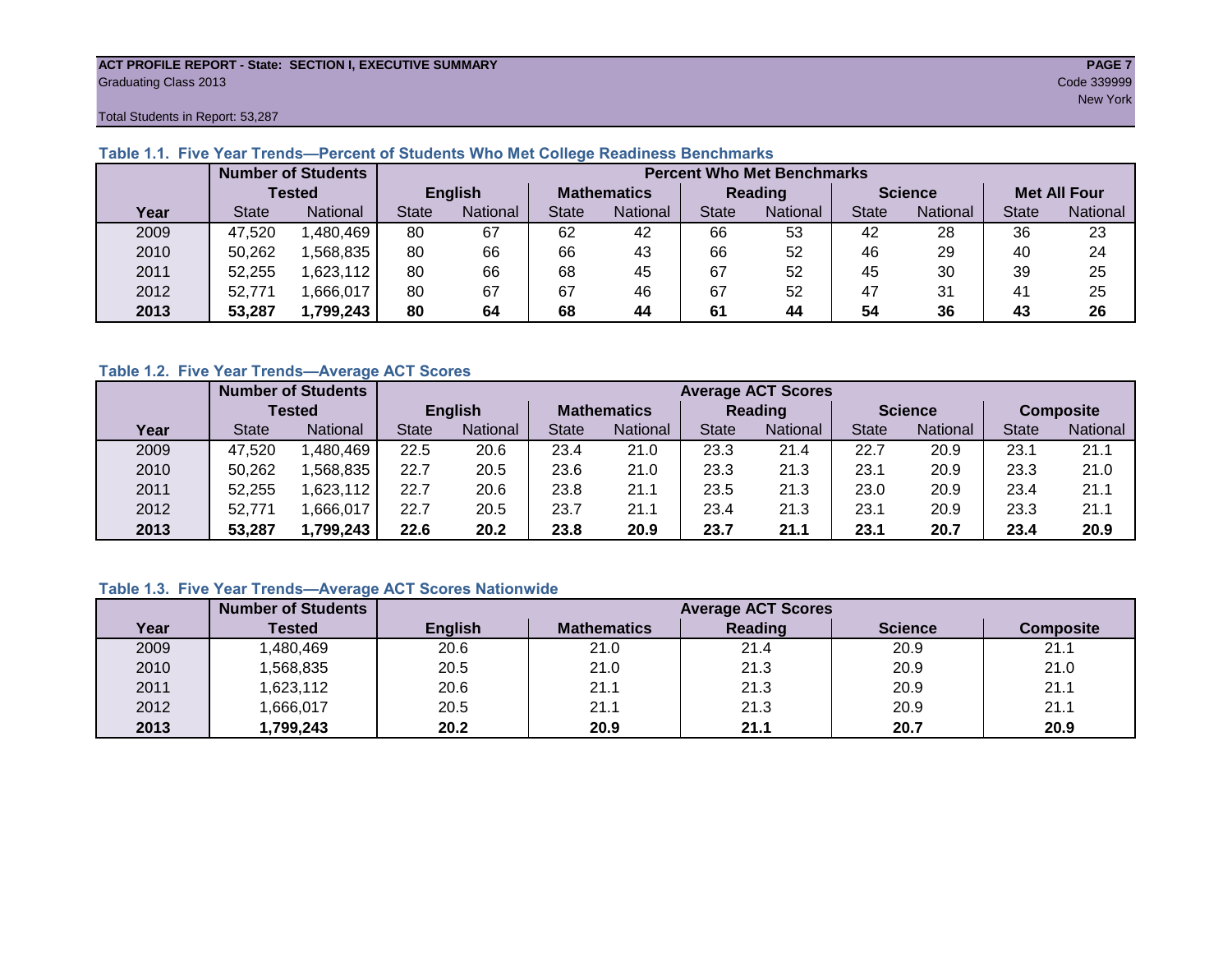#### **ACT PROFILE REPORT - State: SECTION I, EXECUTIVE SUMMARY PAGE 8** Graduating Class 2013 Code 339999

#### Total Students in Report: 53,287

|      |                                     |           |      |                      | <b>Average ACT Scores</b> |                                      |         |                |         |                |         |                  |         |           |  |
|------|-------------------------------------|-----------|------|----------------------|---------------------------|--------------------------------------|---------|----------------|---------|----------------|---------|------------------|---------|-----------|--|
|      | <b>Number of Students</b><br>Tested |           |      | Percent <sup>2</sup> |                           | <b>English</b><br><b>Mathematics</b> |         | <b>Reading</b> |         | <b>Science</b> |         | <b>Composite</b> |         |           |  |
|      |                                     |           | Core | <b>Less</b>          |                           |                                      |         |                |         |                |         |                  |         |           |  |
|      | Core or                             | Less than | or   | than                 | Core or                   | Less than                            | Core or | Less than      | Core or | Less than      | Core or | Less than        | Core or | Less than |  |
| Year | More                                | Core      | More | Core                 | More                      | Core                                 | More    | Core           | More    | Core           | More    | Core             | More    | Core      |  |
| 2009 | 37,666                              | 8.710     | 79   | 18                   | 23.1                      | 20.4                                 | 24.0    | 21.1           | 23.9    | 21.3           | 23.3    | 20.9             | 23.7    | 21.1      |  |
| 2010 | 39,801                              | 9.509     | 79   | 19                   | 23.3                      | 20.5                                 | 24.2    | 21.3           | 23.9    | 21.3           | 23.6    | 21.2             | 23.9    | 21.2      |  |
| 2011 | 41,327                              | 10,086    | 79   | 19                   | 23.3                      | 20.6                                 | 24.3    | 21.6           | 24.0    | 21.6           | 23.5    | 21.3             | 23.9    | 21.4      |  |
| 2012 | 42,582                              | 9,498     | 81   | 18                   | 23.2                      | 20.4                                 | 24.2    | 21.5           | 23.9    | 21.4           | 23.5    | 21.1             | 23.8    | 21.2      |  |
| 2013 | 42,234                              | 9,621     | 79   | 18                   | 23.2                      | 20.7                                 | 24.4    | 21.9           | 24.1    | 21.9           | 23.6    | 21.4             | 23.9    | 21.6      |  |

#### **Table 1.4. Five Year Trends—Average ACT Scores by Level of Preparation**

<sup>1</sup>"Core or More" results correspond to students taking four or more years of English AND three or more years each of math, social studies, and natural science.

 $2$ Percent of all students tested. Numbers will not add up to 100% due to student non-response.

#### **Table 1.5. Five Year Trends—Percent and Average Composite Score by Race/Ethnicity**

|                                        | 2009   |      |      | 2010   |               | 2011 |        | 2012 |      |        | 2013 |      |        |     |      |
|----------------------------------------|--------|------|------|--------|---------------|------|--------|------|------|--------|------|------|--------|-----|------|
|                                        | N.     | $\%$ | Avg  | N      | $\frac{9}{6}$ | Avg  | N      | %    | Avg  | N      | %    | Ava  | N      | %   | Avg  |
| <b>All Students</b>                    | 47.520 | 100  | 23.1 | 50.262 | 100           | 23.3 | 52.255 | 100  | 23.4 | 52.771 | 100  | 23.3 | 53.287 | 100 | 23.4 |
| <b>Black/African American</b>          | 3,208  |      | 18.7 | 3.515  |               | 18.7 | 3,562  |      | 19.0 | 3.716  |      | 18.8 | 3,498  |     | 19.2 |
| American Indian/Alaska Native          | 127    |      | 21.7 | 162    | 0             | 21.4 | 157    | 0    | 21.6 | 145    | 0    | 20.8 | 156    |     | 20.7 |
| White                                  | 32.961 | 69   | 23.6 | 34,501 | 69            | 23.8 | 35,332 | 68   | 23.9 | 34.694 | 66   | 24.0 | 34.273 | 64  | 24.0 |
| Hispanic/Latino                        | 2,994  |      | 20.4 | 3,586  |               | 20.4 | 4.724  | 9    | 20.6 | 5.454  | 10   | 20.6 | 5,514  | 10  | 21.0 |
| Asian                                  | 2,709  |      | 25.2 | 3.220  | 6             | 25.6 | 3.522  |      | 25.5 | 3,680  |      | 25.4 | 3.707  |     | 25.3 |
| Native Hawaiian/Other Pacific Islander |        |      |      |        | 0             |      | 45     | 0    | 22.2 | 60     | U    | 22.8 | 79     |     | 22.8 |
| Two or more races                      | 926    |      | 22.3 | 1.119  | $\sim$        | 22.8 | .082   | 2    | 23.4 | 1,062  | 2    | 23.8 | 1.113  |     | 23.7 |
| Prefer not to respond/No response      | 4,595  | 10   | 23.8 | 4,159  | 8             | 23.5 | 3,831  |      | 23.8 | 3,960  | 8    | 23.9 | 4,947  | Q   | 23.7 |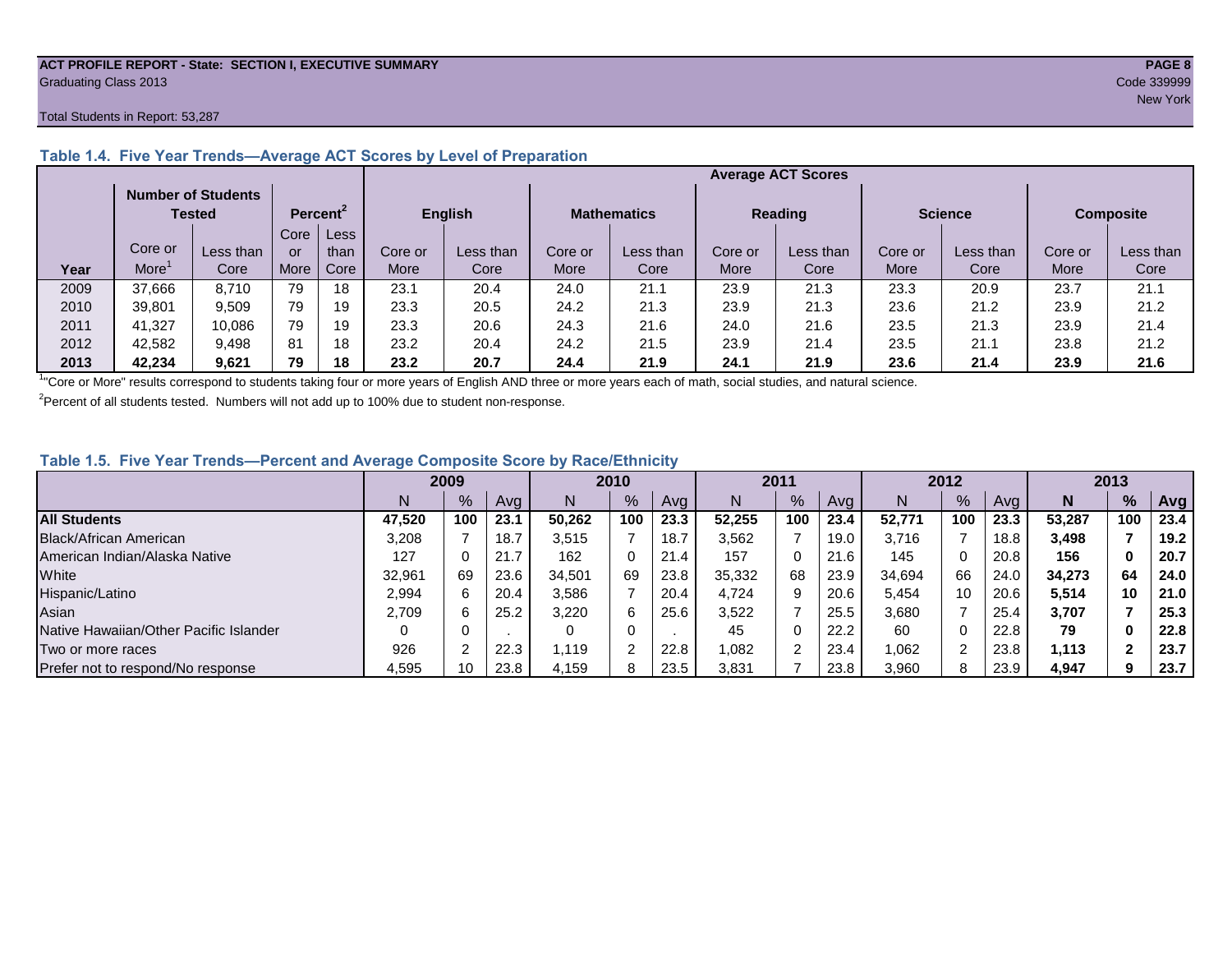## **ACT PROFILE REPORT - State: SECTION I, EXECUTIVE SUMMARY PAGE 9** Graduating Class 2013 Code 339999

New York and the state of the state of the state of the state of the state of the state of the New York and the

Total Students in Report: 53,287

#### **Table 1.6. Percent of Students in College Readiness Standards Score Ranges**

| <b>CRS</b>       | <b>English</b>      | <b>Mathematics</b>                    | <b>Reading</b>        | <b>Science</b>      |  |  |
|------------------|---------------------|---------------------------------------|-----------------------|---------------------|--|--|
| Range            | (Benchmark = $18$ ) | (Benchmark = $22$ )                   | (Benchmark = $22$ )   | (Benchmark = $23$ ) |  |  |
|                  | 100%                | 100%                                  | 100%                  | 100%                |  |  |
| $1 - 12$         | 50%<br>13%<br>5%    | 50%<br>$0\%$<br>$1\%$                 | 50%<br>$8\%$<br>3%    | 50%<br>$7\%$<br>2%  |  |  |
|                  | $0\%$               | $0\%$                                 | $0\%$                 | 0%                  |  |  |
| $13 - 15$        | 100%                | 100%                                  | 100%                  | 100%                |  |  |
|                  | 50%<br>13%<br>$8\%$ | 50%<br>14%<br>$5\%$                   | 50%<br>13%<br>7%      | 50%<br>10%<br>$4\%$ |  |  |
|                  | $0\%$               | $0\%$                                 | $0\%$                 | $0\%$               |  |  |
|                  | 100%                | 100%                                  | 100%                  | 100%                |  |  |
| $16 - 19$        | 50%<br>18%<br>16%   | 33%<br>50%<br>19%                     | 50%<br>21%<br>16%     | 50%<br>23%<br>15%   |  |  |
|                  | $0\%$               | $0\%$                                 | $0\%$                 | $0\%$               |  |  |
|                  | 100%                | 100%                                  | 100%                  | 100%                |  |  |
| $20 - 23$        | 28%<br>50%<br>25%   | 50%<br>20%<br>19%                     | 50%<br>25%<br>24%     | 31%<br>30%<br>50%   |  |  |
|                  | $0\%$               | $0\%$                                 | $0\%$                 | 0%                  |  |  |
|                  | 100%                | 100%                                  | 100%                  | 100%                |  |  |
| 24-27            | 50%<br>21%<br>16%   | 33%<br>50%<br>21%                     | 50%<br>20%<br>15%     | 30%<br>50%<br>20%   |  |  |
|                  | $0\%$               | $0\%$                                 | $0\%$                 | 0%                  |  |  |
| 28-32            | 100%                | 100%                                  | 100%                  | 100%                |  |  |
|                  | 50%<br>14%<br>10%   | 50%<br>17%<br>$9\%$                   | 50%<br>21%<br>13%     | 50%<br>14%<br>$8\%$ |  |  |
|                  | $0\%$               | $0\%$                                 | $0\%$                 | $0\%$               |  |  |
|                  | 100%                | 100%                                  | 100%                  | 100%                |  |  |
| 33-36            | 50%<br>7%<br>$5\%$  | 50%<br>$6\%$                          | 50%<br>$8\%$<br>$5\%$ | 50%<br>$4\%$        |  |  |
|                  | $0\%$               | 3%<br>$0\%$                           | $0\%$                 | 2%<br>$0\%$         |  |  |
|                  | 100%<br>80%         | 100%                                  | 100%                  | 100%                |  |  |
| % At or Above    | 64%                 | 68%<br>44%                            | 61%<br>44%            | 54%                 |  |  |
| <b>Benchmark</b> | 50%                 | 50%                                   | 50%                   | 36%<br>50%          |  |  |
|                  | $0\%$               | $0\%$                                 | $0\%$                 | $0\%$               |  |  |
|                  |                     | $=$ State<br><b>Contract Contract</b> | $=$ National          |                     |  |  |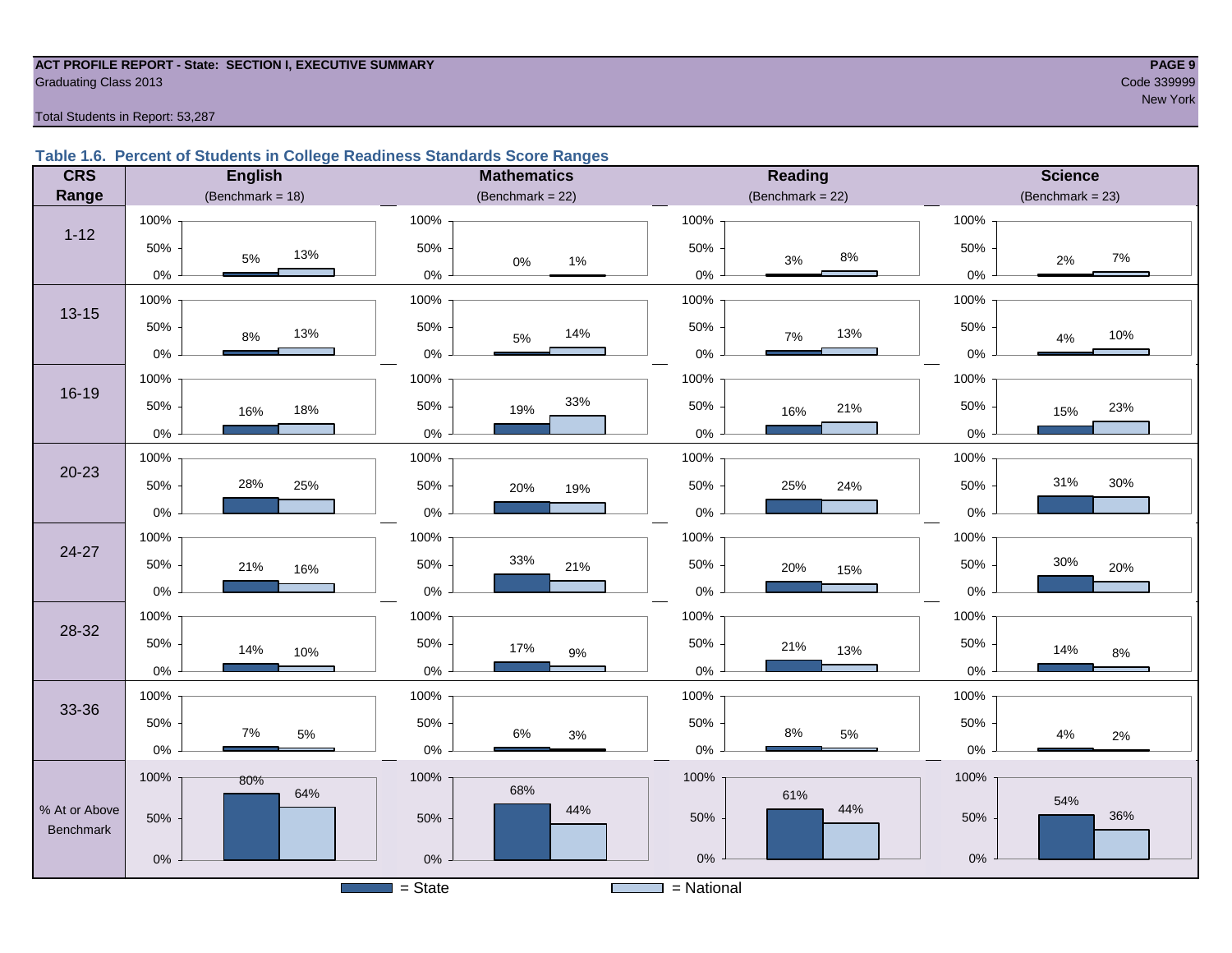#### **ACT PROFILE REPORT- State: SECTION II, ACADEMIC ACHIEVEMENT PAGE 10** Graduating Class 2013 Code 339999

Total Students in Report: 53,287

| <b>Student Group</b> | <b>Test Session</b>  |          |         | <b>Average ACT Scores</b> |             |         |         |           |  |  |  |
|----------------------|----------------------|----------|---------|---------------------------|-------------|---------|---------|-----------|--|--|--|
|                      | <b>Duration</b>      | N        | Percent | English                   | Mathematics | Reading | Science | Composite |  |  |  |
|                      | <b>Standard Time</b> | 50,749   | 95      | 22.7                      | 23.9        | 23.7    | 23.2    | 23.5      |  |  |  |
| <b>State</b>         | <b>Extended Time</b> | 2,538    | 5       | 20.6                      | 21.5        | 23.1    | 22.1    | 22.0      |  |  |  |
|                      | Total                | 53,287   | 100     | 22.6                      | 23.8        | 23.7    | 23.1    | 23.4      |  |  |  |
|                      | <b>Standard Time</b> | ,727,041 | 96      | 20.4                      | 21.0        | 21.3    | 20.9    | 21.0      |  |  |  |
| <b>National</b>      | <b>Extended Time</b> | 72,202   | 4       | 15.9                      | 17.7        | 18.1    | 17.9    | 17.5      |  |  |  |
|                      | Total                | ,799,243 | 100     | 20.2                      | 20.9        | 21.1    | 20.7    | 20.9      |  |  |  |

#### **Table 1.7. Average ACT College Reportable Scores by Test Session Duration**

#### **Table 1.8. Percent of Students Who Met College Readiness Benchmark Scores by Test Session Duration**

| <b>Student Group</b> | <b>Test Session</b>  |         | <b>Percent of Students</b> | Met     |         |          |
|----------------------|----------------------|---------|----------------------------|---------|---------|----------|
|                      | <b>Duration</b>      | English | Mathematics                | Reading | Science | All Four |
|                      | <b>Standard Time</b> | 80      | 69                         | 61      | 54      | 44       |
| <b>State</b>         | <b>Extended Time</b> | 65      | 47                         | 56      | 44      | 33       |
|                      | Total                | 80      | 68                         | 61      | 54      | 43       |
|                      | <b>Standard Time</b> | 65      | 45                         | 45      | 37      | 27       |
| <b>National</b>      | <b>Extended Time</b> | 35      | 20                         | 28      | 20      | 13       |
|                      | Total                | 64      | 44                         | 44      | 36      | 26       |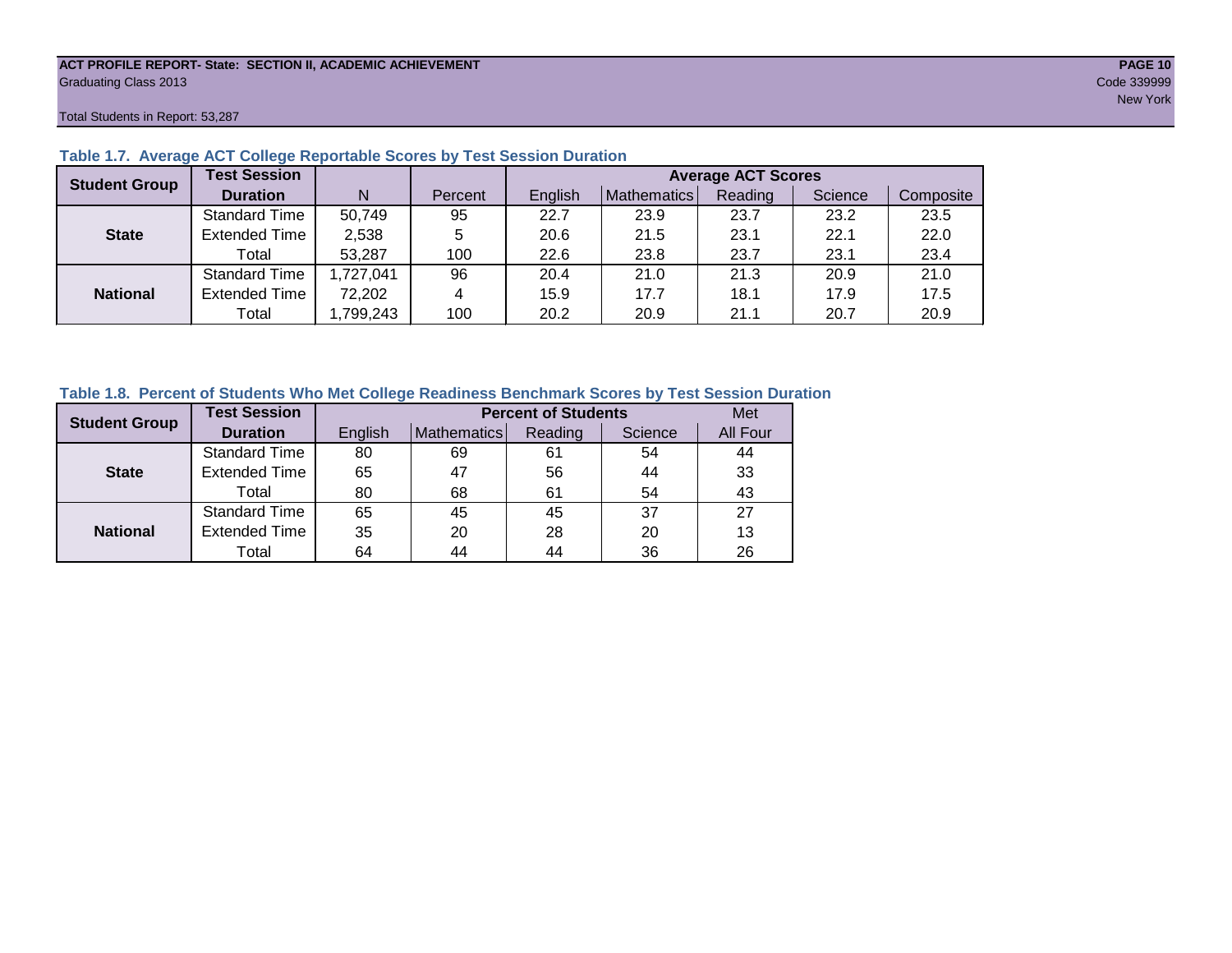# Section II Academic Achievement

Beginning with the Graduating Class of 2013, all students whose scores are college reportable, both standard and extended time tests, are now included. Also beginning with the 2013 Graduating Class data, College Readiness Benchmarks for Reading and Science were updated to reflect the most recent college coursework research.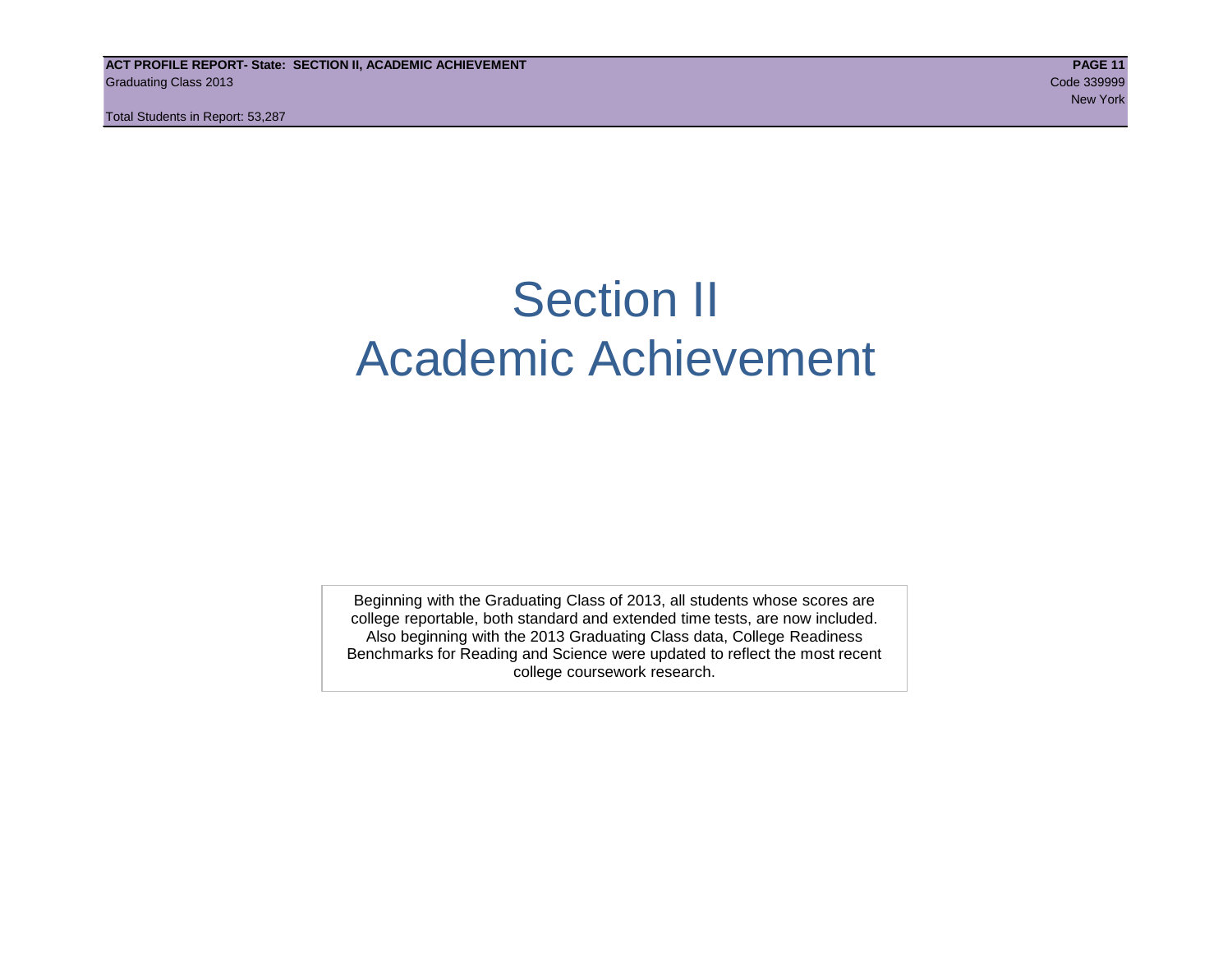### **ACT PROFILE REPORT- State: SECTION II, ACADEMIC ACHIEVEMENT PAGE 12** Graduating Class 2013 Code 339999

Total Students in Report: 53,287

|  | Table 2.1. ACT Score Distributions, Cumulative Percentages (CP <sup>1</sup> ), and Score Averages |  |  |  |
|--|---------------------------------------------------------------------------------------------------|--|--|--|
|  |                                                                                                   |  |  |  |

| <b>ACT Scale</b> |                | <b>English</b> | <b>Mathematics</b> |                |                | Reading   |                | <b>Science</b> |                | <b>Composite</b><br><b>ACT Scale</b> |                  |
|------------------|----------------|----------------|--------------------|----------------|----------------|-----------|----------------|----------------|----------------|--------------------------------------|------------------|
| <b>Score</b>     | N              | CP             | N                  | CP             | N              | CP        | N              | CP             | N              | CP                                   | <b>Score</b>     |
| 36               | 300            | 100            | 411                | 100            | 828            | 100       | 505            | 100            | 63             | 100                                  | 36               |
| 35               | 947            | 99             | 656                | 99             | 364            | 98        | 641            | 99             | 345            | 100                                  | 35               |
| 34               | 1,226          | 98             | 1,235              | $98\,$         | 1,479          | 98        | 497            | 98             | 650            | 99                                   | 34               |
| 33               | 1,430          | 95             | 884                | 96             | 1,728          | 95        | 471            | 97             | 923            | 98                                   | 33               |
| 32               | 1,172          | 93             | 1,168              | 94             | 1,964          | 92        | 957            | 96             | 1,286          | 96                                   | 32               |
| 31               | 1,364          | $90\,$         | 970                | 92             | 2,924          | 88        | 1,256          | 94             | 1,567          | 94                                   | 31               |
| 30               | 1,445          | 88             | 1,593              | 90             | 2,058          | 83        | 1,559          | 92             | 1,946          | 91                                   | $30\,$           |
| 29               | 1,615          | 85             | 2,053              | 87             | 2,142          | 79        | 1,683          | 89             | 2,320          | 87                                   | 29               |
| 28               | 2,042          | 82             | 3,191              | 83             | 2,065          | 75        | 1,888          | 86             | 2,741          | 83                                   | 28               |
| 27               | 1,988          | 78             | 4,068              | $77\,$         | 2,228          | $71$      | 2,283          | 82             | 3,073          | 78                                   | 27               |
| 26               | 2,744          | 75             | 4,456              | 70             | 2,326          | 67        | 3,129          | 78             | 3,410          | 72                                   | 26               |
| 25               | 3,067          | 69             | 4,748              | 61             | 2,341          | 62        | 5,128          | $72\,$         | 3,740          | 66                                   | 25               |
| 24               | 3,569          | 64             | 4,416              | 52             | 3,754          | 58        | 5,320          | 62             | 4,105          | 59                                   | 24               |
| 23               | 3,786          | 57             | 3,496              | 44             | 2,756          | 51        | 3,319          | 52             | 4,115          | 51                                   | 23               |
| 22               | 3,263          | 50             | 2,881              | 37             | 3,610          | 46        | 4,803          | 46             | 3,948          | 43                                   | 22               |
| 21               | 4,163          | 44             | 2,543              | 32             | 3,662          | 39        | 4,848          | 37             | 3,715          | 36                                   | 21               |
| 20               | 3,814          | 36             | 1,564              | 27             | 3,264          | 32        | 3,411          | 28             | 3,282          | 29                                   | 20               |
| 19               | 2,520          | 29             | 2,367              | 24             | 2,505          | 26        | 3,072          | 22             | 2,848          | 23                                   | 19               |
| 18               | 1,984          | 24             | 2,189              | 20             | 2,797          | 21        | 2,305          | 16             | 2,357          | 17                                   | 18               |
| 17               | 1,746          | $20\,$         | 2,876              | 16             | 1,641          | 16        | 1,378          | 12             | 2,025          | 13                                   | 17               |
| 16               | 2,122          | 17             | 2,839              | 10             | 1,782          | 13        | 1,422          | 9              | 1,618          | 9                                    | 16               |
| 15               | 1,972          | 13             | 1,640              | 5              | 1,663          | 10        | 917            | 6              | 1,148          | 6                                    | 15               |
| 14               | 1,390          | 9              | 644                | $\overline{2}$ | 1,091          | 6         | 723            | 5              | 894            | $\overline{4}$                       | 14               |
| 13               | 856            | $\overline{7}$ | 223                | $\mathbf{1}$   | 976            | 4         | 555            | 3              | 579            | $\boldsymbol{2}$                     | 13               |
| 12               | 742            | 5              | 98                 |                | 614            | 3         | 432            | $\mathbf{2}$   | 326            | 1                                    | 12               |
| 11               | 682            | 4              | 52                 |                | 365            |           | 342            | 1              | 158            |                                      | 11               |
| 10               | 567            | 3              | 14                 |                | 190            |           | 194            | 1              | 56             | 1                                    | 10               |
| 9                | 319            |                | $\overline{7}$     |                | 88             |           | 124            |                | 28             | $\overline{1}$                       | $\boldsymbol{9}$ |
| 8                | 262            |                | 3                  |                | 19             |           | 45             |                | 14             | 1                                    | 8                |
| $\overline{7}$   | 109            |                |                    |                | 23             |           | 27             |                | 5              |                                      | $\overline{7}$   |
| 6                | 48             |                | $\Omega$           |                | 16             |           | 24             |                | $\overline{2}$ |                                      | 6                |
| 5                | 20             |                | $\Omega$           |                | 12             |           | 17             |                | $\mathbf 0$    |                                      | 5                |
| 4                | 10             |                | $\overline{1}$     |                | 4              |           | $\mathbf{1}$   |                | 0              |                                      |                  |
| 3                |                |                | $\mathbf 0$        |                | $\mathbf 2$    |           | 6              |                | $\mathbf 0$    |                                      | 3                |
| $\overline{2}$   | 0              |                | $\mathbf 0$        |                | 5              |           |                | 1              | $\mathbf 0$    |                                      | $\overline{c}$   |
|                  | $\overline{2}$ | $\mathbf{1}$   | $\Omega$           | 1              | $\overline{1}$ |           | $\overline{4}$ | $\mathbf{1}$   | $\Omega$       |                                      |                  |
| Avg (SD)         |                | 22.6(6.1)      |                    | 23.8(5.2)      |                | 23.7(6.1) |                | 23.1(5.1)      |                | 23.4(5.1)                            | Avg (SD)         |

<sup>1</sup>CP is the cumulative percent of students at or below a score point.

Note: Shaded portions of columns identify the students who met/exceeded the ACT College Readiness Benchmark Scores.

New York in the contract of the contract of the contract of the contract of the contract of the New York in the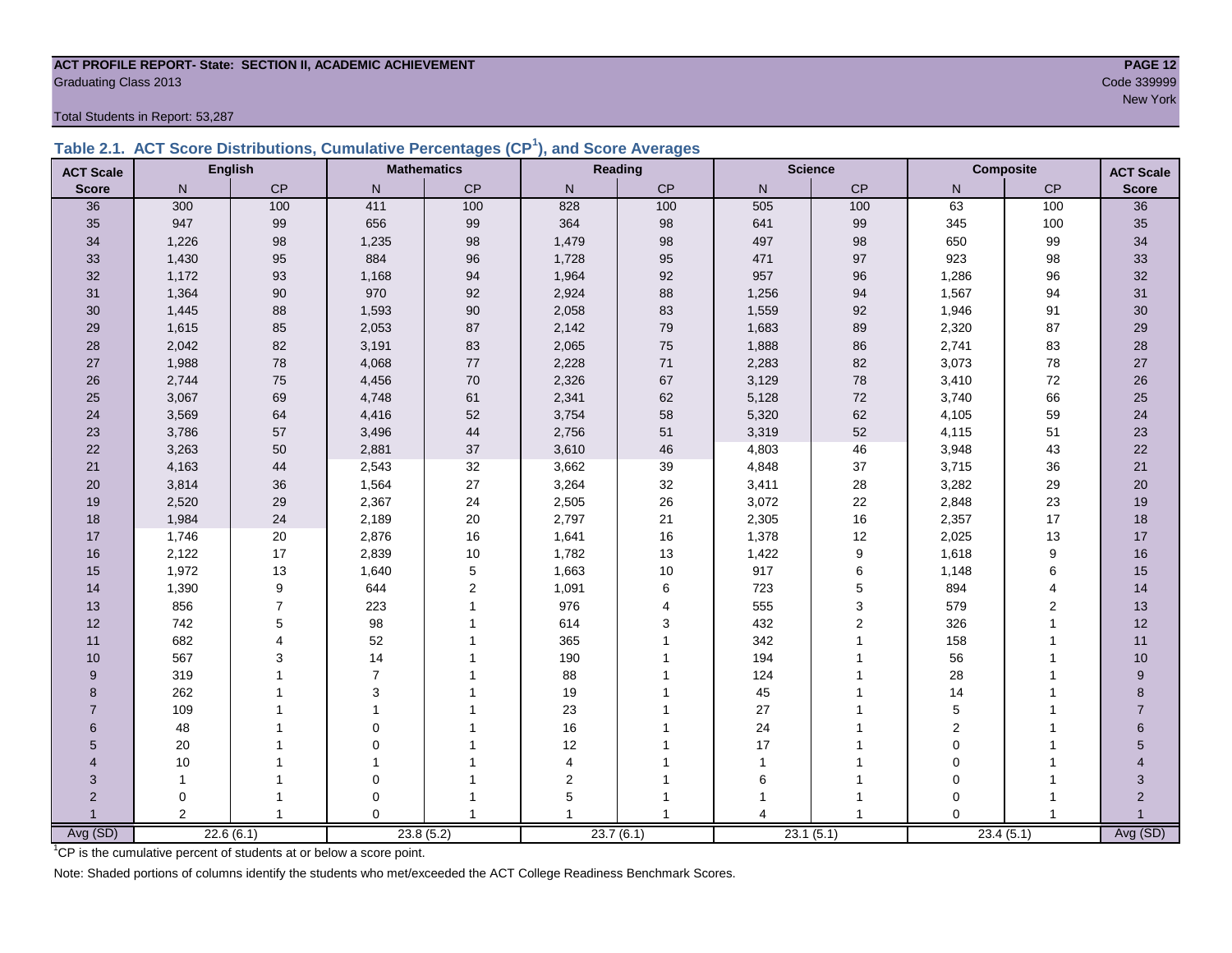#### **ACT PROFILE REPORT- State: SECTION II, ACADEMIC ACHIEVEMENT PAGE 13 Graduating Class 2013** Code 339999

#### Total Students in Report: 53,287

| <b>English</b><br><b>Mathematics</b><br>Reading<br><b>Social Studies/</b><br><b>Algebra/ Coordinate</b><br><b>Pre/Elementary</b><br><b>Sciences</b><br>Algebra<br><b>Rhetorical Skills</b><br><b>Geometry</b><br><b>Usage/ Mechanics</b><br><b>Arts/Literature</b><br><b>ACT Scale</b><br><b>CP</b><br><b>CP</b><br>CP<br>N <sub>1</sub><br><b>CP</b><br>CP<br><b>CP</b><br>N.<br>N <sub>1</sub><br>N.<br>N.<br>N.<br>N.<br><b>Score</b><br>4,607<br>18<br>2,730<br>100<br>1,552<br>100<br>2,339<br>100<br>3,051<br>100<br>100<br>748<br>100<br>1.087<br>95<br>567<br>97<br>4,256<br>94<br>91<br>1,425<br>99<br>227<br>17<br>3,735<br>3,824<br>96<br>4,192<br>16<br>3,164<br>96<br>88<br>4,709<br>86<br>4,096<br>83<br>96<br>88<br>4,280<br>4,275<br>2,305<br>3,540 | <b>Plane Geometry/</b><br><b>Trigonometry</b><br><b>ACT Scale</b><br><b>CP</b><br><b>Score</b><br>100<br>18<br>98<br>17 |  |
|---------------------------------------------------------------------------------------------------------------------------------------------------------------------------------------------------------------------------------------------------------------------------------------------------------------------------------------------------------------------------------------------------------------------------------------------------------------------------------------------------------------------------------------------------------------------------------------------------------------------------------------------------------------------------------------------------------------------------------------------------------------------|-------------------------------------------------------------------------------------------------------------------------|--|
|                                                                                                                                                                                                                                                                                                                                                                                                                                                                                                                                                                                                                                                                                                                                                                     |                                                                                                                         |  |
|                                                                                                                                                                                                                                                                                                                                                                                                                                                                                                                                                                                                                                                                                                                                                                     |                                                                                                                         |  |
|                                                                                                                                                                                                                                                                                                                                                                                                                                                                                                                                                                                                                                                                                                                                                                     |                                                                                                                         |  |
|                                                                                                                                                                                                                                                                                                                                                                                                                                                                                                                                                                                                                                                                                                                                                                     |                                                                                                                         |  |
|                                                                                                                                                                                                                                                                                                                                                                                                                                                                                                                                                                                                                                                                                                                                                                     |                                                                                                                         |  |
|                                                                                                                                                                                                                                                                                                                                                                                                                                                                                                                                                                                                                                                                                                                                                                     |                                                                                                                         |  |
|                                                                                                                                                                                                                                                                                                                                                                                                                                                                                                                                                                                                                                                                                                                                                                     | 98<br>16                                                                                                                |  |
| 77<br>3,387<br>82<br>4,437<br>88<br>4,488<br>4,966<br>76<br>92<br>5,130<br>15<br>80<br>5,523<br>5,889                                                                                                                                                                                                                                                                                                                                                                                                                                                                                                                                                                                                                                                               | 91<br>15                                                                                                                |  |
| 3,459<br>5,185<br>80<br>3,735<br>4,678<br>68<br>5,875<br>14<br>76<br>72<br>4,655<br>65<br>7,507<br>81                                                                                                                                                                                                                                                                                                                                                                                                                                                                                                                                                                                                                                                               | 81<br>14                                                                                                                |  |
| 13<br>5,472<br>59<br>57<br>66<br>4,004<br>69<br>70<br>4,817<br>65<br>4,626<br>5,466<br>8,428<br>6,849                                                                                                                                                                                                                                                                                                                                                                                                                                                                                                                                                                                                                                                               | 13<br>70                                                                                                                |  |
| 12<br>62<br>60<br>51<br>46<br>4,091<br>7,581<br>6,421<br>56<br>4,452<br>5,631<br>7,034<br>51<br>9,359                                                                                                                                                                                                                                                                                                                                                                                                                                                                                                                                                                                                                                                               | 57<br>12                                                                                                                |  |
| 11<br>6,307<br>5,164<br>45<br>5,785<br>5,271<br>42<br>36<br>37<br>4,999<br>54<br>44<br>5,023<br>5,536                                                                                                                                                                                                                                                                                                                                                                                                                                                                                                                                                                                                                                                               | 40<br>11                                                                                                                |  |
| 36<br>32<br>10<br>6,018<br>5,236<br>33<br>4,104<br>3,160<br>26<br>5,425<br>27<br>42<br>4,303<br>4,527                                                                                                                                                                                                                                                                                                                                                                                                                                                                                                                                                                                                                                                               | 10<br>30                                                                                                                |  |
| 25<br>21<br>31<br>26<br>25<br>17<br>9<br>4,724<br>4,942<br>3,837<br>3,309<br>3,128<br>3,426<br>5,488                                                                                                                                                                                                                                                                                                                                                                                                                                                                                                                                                                                                                                                                | 22<br>9                                                                                                                 |  |
| 17<br>22<br>3,494<br>3,639<br>18<br>19<br>2,837<br>2,539<br>8<br>3,611<br>3,444<br>3,181<br>15<br>10                                                                                                                                                                                                                                                                                                                                                                                                                                                                                                                                                                                                                                                                | 12<br>8                                                                                                                 |  |
| 1,926<br>12<br>2,755<br>15<br>10<br>3,038<br>11<br>2,808<br>2,942<br>9<br>1,050<br>5<br>1,374<br>7                                                                                                                                                                                                                                                                                                                                                                                                                                                                                                                                                                                                                                                                  | $\overline{7}$                                                                                                          |  |
| $\overline{7}$<br>3<br>6<br>1,447<br>6<br>5<br>3<br>1,835<br>10<br>1,538<br>1,515<br>980<br>936<br>1,151                                                                                                                                                                                                                                                                                                                                                                                                                                                                                                                                                                                                                                                            | 6<br>4                                                                                                                  |  |
| 2<br>414<br>312<br>5<br>1,792<br>7<br>1,042<br>4<br>624<br>1,310<br>4<br>1<br>191<br>-1                                                                                                                                                                                                                                                                                                                                                                                                                                                                                                                                                                                                                                                                             | $\overline{2}$<br>5                                                                                                     |  |
| 846<br>3<br>593<br>$\overline{2}$<br>337<br>535<br>207<br>312<br>446<br>1<br>1<br>4                                                                                                                                                                                                                                                                                                                                                                                                                                                                                                                                                                                                                                                                                 | $\overline{2}$<br>4                                                                                                     |  |
| 3<br>562<br>$\overline{2}$<br>281<br>102<br>165<br>59<br>106<br>130<br>1<br>1<br>-1<br>-1                                                                                                                                                                                                                                                                                                                                                                                                                                                                                                                                                                                                                                                                           | 3                                                                                                                       |  |
| 20<br>$\overline{2}$<br>243<br>76<br>121<br>83<br>44<br>165                                                                                                                                                                                                                                                                                                                                                                                                                                                                                                                                                                                                                                                                                                         | $\overline{2}$                                                                                                          |  |
| 12<br>89<br>24<br>64<br>3<br>88<br>5                                                                                                                                                                                                                                                                                                                                                                                                                                                                                                                                                                                                                                                                                                                                |                                                                                                                         |  |

Avg (SD) 11.4 (3.8) 11.6 (3.2) 12.0 (3.5) 12.2 (3.6) 12.7 (3.4) 12.1 (2.8) 11.8 (2.9) Avg (SD)

**Table 2.2. ACT Subscore Distributions, Cumulative Percentages (CP<sup>1</sup> ), and Subscore Averages**

 ${}^{1}$ CP is the cumulative percent of students at or below a score point.

#### **Table 2.3. ACT Score Quartile Values**

| <b>Quartile</b>      | <b>Enalish</b> | <b>Mathematics</b> | Reading      | <b>Science</b> | Composite |
|----------------------|----------------|--------------------|--------------|----------------|-----------|
| Q3 (75th Percentile) | <u>.</u>       |                    | 29           | 26             |           |
| Q2 (50th Percentile) | 23             | 24                 | $\sim$<br>ںے | ົ<br>د∠        | ົ<br>دے   |
| Q1 (25th Percentile) |                | 20                 |              | 20             | 20        |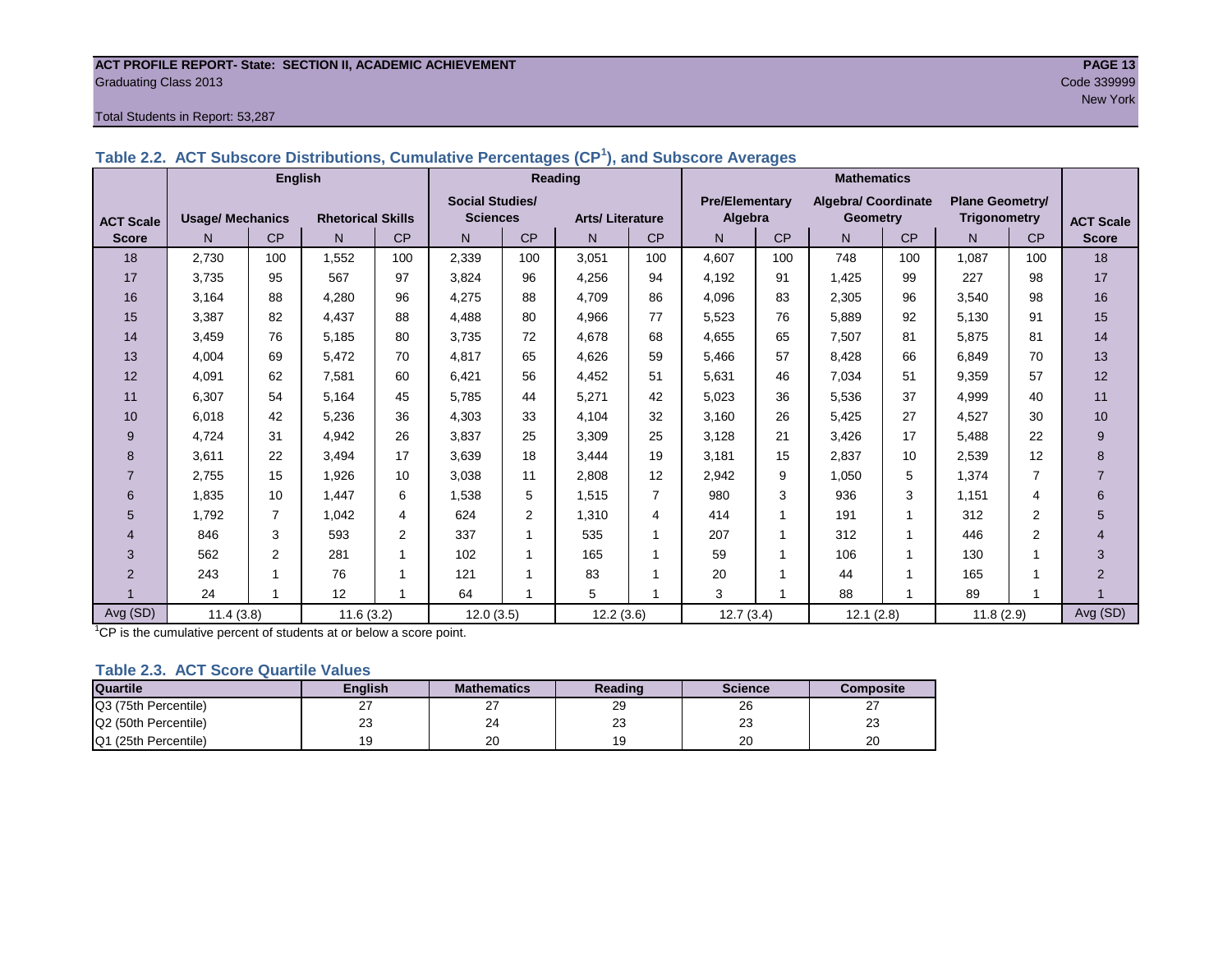#### **Table 2.4. Average ACT Composite Scores for Race/Ethnicity by Level of Preparation**

| <b>Student</b>  |                                 | <b>Number of Students</b> | <b>Percent Taking</b>     |                     | <b>Average ACT Composite Score</b> |
|-----------------|---------------------------------|---------------------------|---------------------------|---------------------|------------------------------------|
| <b>Group</b>    | <b>Race/Ethnicity</b>           | <b>Tested</b>             | Core or More <sup>1</sup> | <b>Core or More</b> | <b>Less Than Core</b>              |
|                 | <b>All Students</b>             | 53,287                    | 79                        | 23.9                | 21.6                               |
|                 | Black/African American          | 3,498                     | 73                        | 19.8                | 17.7                               |
|                 | American Indian/Alaska Native   | 156                       | 75                        | 21.5                | 18.3                               |
|                 | <b>White</b>                    | 34,273                    | 82                        | 24.4                | 22.4                               |
| <b>State</b>    | Hispanic/Latino                 | 5,514                     | 74                        | 21.7                | 19.2                               |
|                 | Asian                           | 3,707                     | 83                        | 25.5                | 23.9                               |
|                 | Native Hawaiian/Other Pac. Isl. | 79                        | 84                        | 23.2                | 20.6                               |
|                 | I Two or more races             | 1,113                     | 80                        | 24.1                | 22.4                               |
|                 | Prefer not/No Response          | 4,947                     | 68                        | 24.6                | 22.4                               |
|                 | <b>All Students</b>             | 1,799,243                 | 74                        | 21.7                | 18.7                               |
|                 | Black/African American          | 239,598                   | 69                        | 17.5                | 15.6                               |
|                 | American Indian/Alaska Native   | 14,217                    | 62                        | 19.1                | 16.5                               |
|                 | <b>White</b>                    | 1,034,712                 | 76                        | 22.9                | 20.0                               |
| <b>National</b> | Hispanic/Latino                 | 259,741                   | 72                        | 19.5                | 17.2                               |
|                 | Asian                           | 71,677                    | 81                        | 24.1                | 21.5                               |
|                 | Native Hawaiian/Other Pac. Isl. | 4,772                     | 71                        | 20.5                | 17.5                               |
|                 | I Two or more races             | 64,221                    | 74                        | 21.9                | 19.2                               |
|                 | Prefer not/No Response          | 110,305                   | 58                        | 22.4                | 18.4                               |

<sup>1</sup>"Core or More" results correspond to students taking four or more years of English AND three or more years each of math, social studies, and natural science.

#### **Table 2.5. Average ACT Scores by Race/Ethnicity**

| <b>Student</b>  |                                 |                |                    |                |                |                  |
|-----------------|---------------------------------|----------------|--------------------|----------------|----------------|------------------|
| <b>Group</b>    | <b>Race/Ethnicity</b>           | <b>English</b> | <b>Mathematics</b> | <b>Reading</b> | <b>Science</b> | <b>Composite</b> |
|                 | <b>All Students</b>             | 22.6           | 23.8               | 23.7           | 23.1           | 23.4             |
|                 | Black/African American          | 18.2           | 19.7               | 19.5           | 18.9           | 19.2             |
|                 | American Indian/Alaska Native   | 19.2           | 21.1               | 21.1           | 21.0           | 20.7             |
|                 | White                           | 23.3           | 24.2               | 24.3           | 23.7           | 24.0             |
| <b>State</b>    | Hispanic/Latino                 | 20.0           | 21.4               | 21.4           | 20.8           | 21.0             |
|                 | Asian                           | 24.1           | 27.3               | 24.7           | 24.5           | 25.3             |
|                 | Native Hawaiian/Other Pac. Isl. | 21.8           | 23.6               | 22.7           | 22.6           | 22.8             |
|                 | Two or more races               | 23.0           | 23.7               | 24.3           | 23.4           | 23.7             |
|                 | Prefer not/No Response          | 23.0           | 24.0               | 24.1           | 23.3           | 23.7             |
|                 | <b>All Students</b>             | 20.2           | 20.9               | 21.1           | 20.7           | 20.9             |
|                 | Black/African American          | 15.7           | 17.2               | 17.0           | 16.9           | 16.9             |
|                 | American Indian/Alaska Native   | 16.6           | 18.2               | 18.3           | 18.3           | 18.0             |
|                 | White                           | 21.8           | 21.9               | 22.6           | 22.0           | 22.2             |
| <b>National</b> | Hispanic/Latino                 | 17.7           | 19.3               | 18.9           | 18.8           | 18.8             |
|                 | Asian                           | 22.5           | 25.0               | 22.9           | 23.1           | 23.5             |
|                 | Native Hawaiian/Other Pac. Isl. | 18.6           | 20.1               | 19.5           | 19.5           | 19.5             |
|                 | Two or more races               | 20.6           | 20.9               | 21.6           | 20.9           | 21.1             |
|                 | Prefer not/No Response          | 20.0           | 20.8               | 21.0           | 20.5           | 20.7             |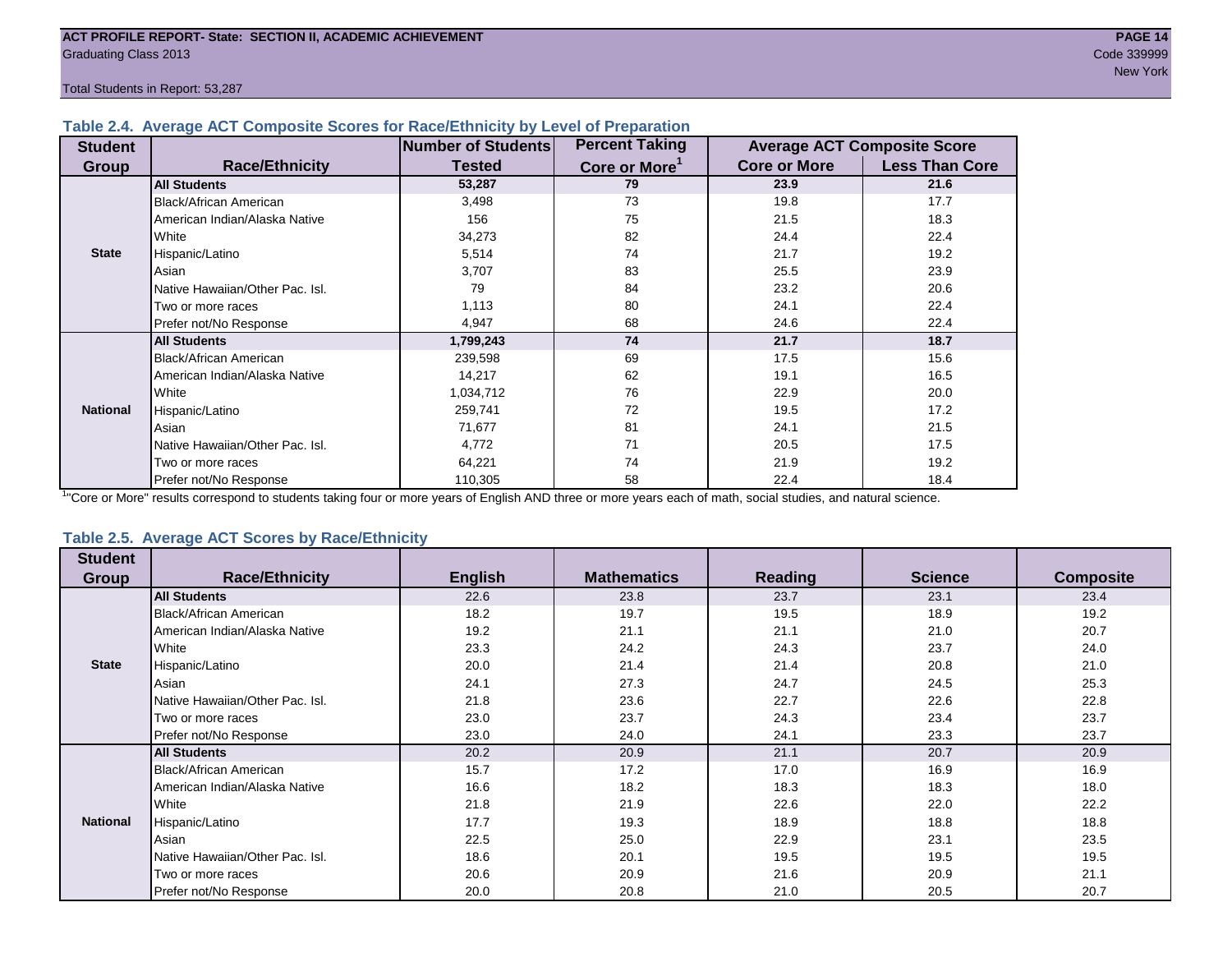#### **ACT PROFILE REPORT- State: SECTION II, ACADEMIC ACHIEVEMENT PAGE 15** Graduating Class 2013 Code 339999

Total Students in Report: 53,287

| <b>Student</b>  | <b>CRS</b> |         | <b>English</b> |         | <b>Mathematics</b> |         | Reading | <b>Science</b> |                |  |
|-----------------|------------|---------|----------------|---------|--------------------|---------|---------|----------------|----------------|--|
| Group           | Range      | N       | %              | N       | %                  | N       | %       | N              | %              |  |
|                 | 33 to 36   | 3,903   |                | 3,186   | 6                  | 4,399   | 8       | 2,114          | 4              |  |
|                 | 28 to 32   | 7,638   | 14             | 8,975   | 17                 | 11.153  | 21      | 7,343          | 14             |  |
|                 | 24 to 27   | 11,368  | 21             | 17,688  | 33                 | 10,649  | 20      | 15,860         | 30             |  |
| <b>State</b>    | 20 to 23   | 15,026  | 28             | 10,484  | 20                 | 13,292  | 25      | 16,381         | 31             |  |
|                 | 16 to 19   | 8,372   | 16             | 10.271  | 19                 | 8,725   | 16      | 8.177          | 15             |  |
|                 | 13 to 15   | 4,218   | 8              | 2,507   | 5                  | 3,730   |         | 2,195          | 4              |  |
|                 | 01 to 12   | 2,762   | 5              | 176     |                    | 1,339   | 3       | 1,217          | 2              |  |
|                 | 33 to 36   | 81,846  | 5              | 51,648  | 3                  | 89,731  | 5       | 36,033         | $\overline{2}$ |  |
|                 | 28 to 32   | 175,672 | 10             | 156,561 | 9                  | 239,643 | 13      | 138,865        | 8              |  |
|                 | 24 to 27   | 291,095 | 16             | 385.102 | 21                 | 277.723 | 15      | 364,600        | 20             |  |
| <b>National</b> | 20 to 23   | 447,398 | 25             | 343,822 | 19                 | 424,936 | 24      | 542,531        | 30             |  |
|                 | 16 to 19   | 327,718 | 18             | 590,816 | 33                 | 384,706 | 21      | 413.107        | 23             |  |
|                 | 13 to 15   | 242.064 | 13             | 258.384 | 14                 | 240.069 | 13      | 183,840        | 10             |  |
|                 | 01 to 12   | 233,450 | 13             | 12,910  |                    | 142,435 | 8       | 120,267        |                |  |

#### **Table 2.6. Percent of Students in College Readiness Standards (CRS) Score Ranges**

#### **Table 2.7. Average ACT Scores by Gender**

| <b>Student Group</b> | <b>Gender</b> |         |         | <b>Average ACT Scores</b> |             |         |         |           |  |  |  |
|----------------------|---------------|---------|---------|---------------------------|-------------|---------|---------|-----------|--|--|--|
|                      |               | N       | Percent | Enalish                   | Mathematics | Reading | Science | Composite |  |  |  |
|                      | Males         | 23,798  | 45      | 22.3                      | 24.5        | 23.6    | 23.8    | 23.7      |  |  |  |
| <b>State</b>         | Females       | 29,487  | 55      | 22.9                      | 23.2        | 23.7    | 22.6    | 23.2      |  |  |  |
|                      | Missing       |         |         | 19.5                      | 21.5        | 19.0    | 21.0    | 20.0      |  |  |  |
|                      | Males         | 835,431 | 46      | 19.8                      | 21.4        | 20.9    | 21.2    | 20.9      |  |  |  |
| <b>National</b>      | Females       | 954,919 | 53      | 20.6                      | 20.5        | 21.4    | 20.4    | 20.9      |  |  |  |
|                      | Missing       | 8,893   | 0       | 16.1                      | 18.2        | 17.6    | 17.7    | 17.5      |  |  |  |

#### **Table 2.8. Percent of Students Who Met College Readiness Benchmark Scores by Gender**

| <b>Student Group</b> | Gender       |         | <b>Percent of Students</b> |         |         |                 |  |  |  |  |
|----------------------|--------------|---------|----------------------------|---------|---------|-----------------|--|--|--|--|
|                      |              | English | Mathematics                | Reading | Science | <b>All Four</b> |  |  |  |  |
| <b>State</b>         | <b>Males</b> | 78      |                            | 61      | 59      | 47              |  |  |  |  |
|                      | Females      | 81      | 64                         | 61      | 50      | 40              |  |  |  |  |
| <b>National</b>      | <b>Males</b> | 62      | 47                         | 43      | 40      | 29              |  |  |  |  |
|                      | Females      | 67      | 4 <sup>1</sup>             | 45      | 33      | 24              |  |  |  |  |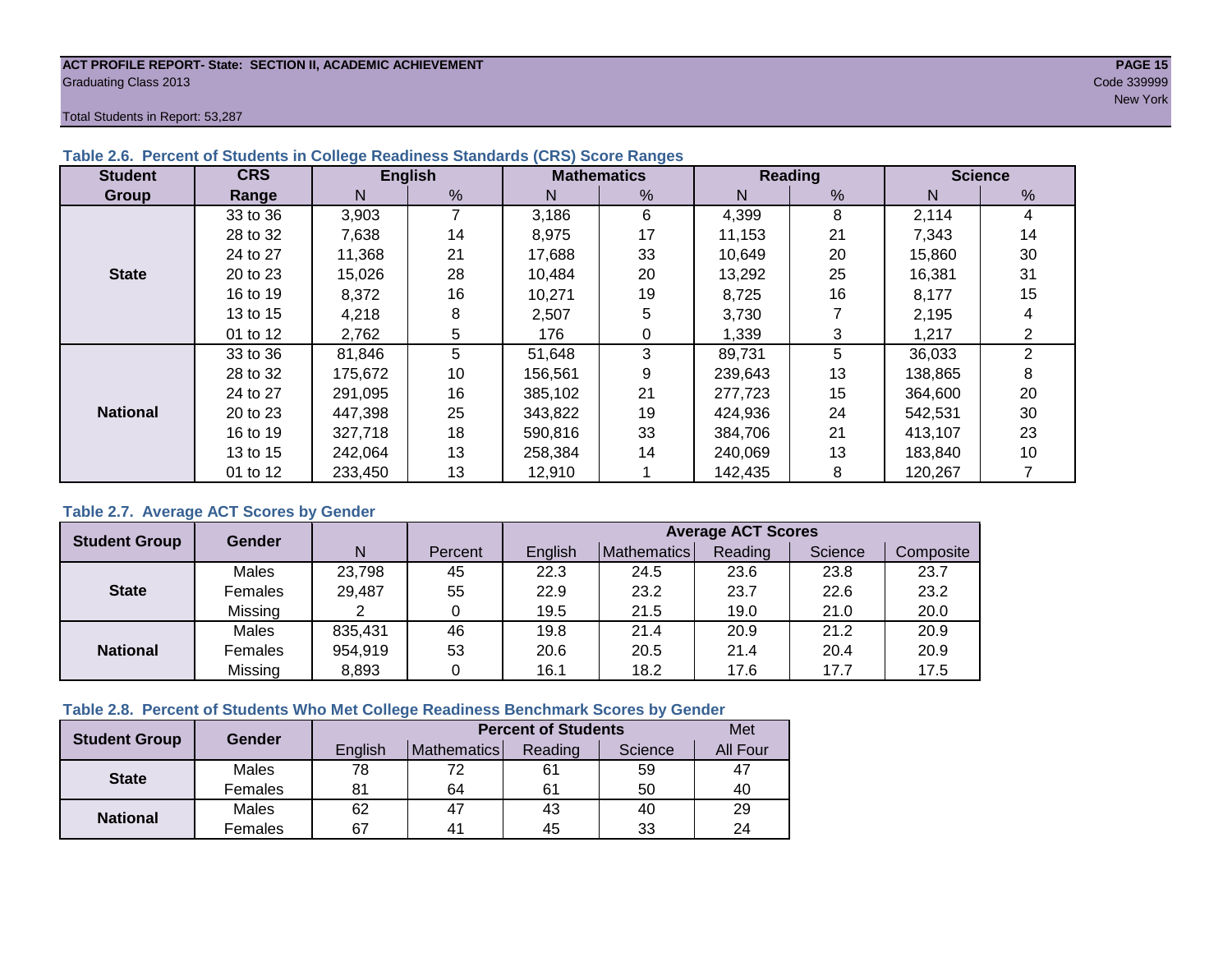#### **ACT PROFILE REPORT- State: SECTION II, ACADEMIC ACHIEVEMENT PAGE 16** Graduating Class 2013 Code 339999

#### Total Students in Report: 53,287

| <b>Student</b>  | <b>Curriculum</b>                       | N        | <b>English</b> |      | <b>Mathematics</b> |      | <b>Reading</b> |      | <b>Science</b> |      | <b>Composite</b>      |      |
|-----------------|-----------------------------------------|----------|----------------|------|--------------------|------|----------------|------|----------------|------|-----------------------|------|
| <b>Group</b>    | Taken $^{\scriptscriptstyle\mathsf{T}}$ |          | CRB %          | Avg  | CRB %              | Ava  | CRB %          | Avg  | CRB %          | Ava  | $CRB \%$ <sup>4</sup> | Avg  |
|                 | Core or More <sup>2</sup>               | 42,234   | 84             | 23.2 | 73                 | 24.4 | 64             | 24.1 | 57             | 23.6 | 46                    | 23.9 |
| <b>State</b>    | Less than Core                          | 9,621    | 66             | 20.7 | 50                 | 21.9 | 48             | 21.9 | 40             | 21.4 | 31                    | 21.6 |
|                 | Missing <sup>3</sup>                    | ,432     | 58             | 19.4 | 41                 | 20.8 | 48             | 21.7 | 39             | 21.6 | 27                    | 21.0 |
|                 | Core or More                            | .322,739 | 71             | 21.2 | 50                 | 21.7 | 50             | 22.0 | 42             | 21.5 | 31                    | 21.7 |
| <b>National</b> | Less than Core                          | 396,592  | 48             | 17.8 | 27                 | 18.9 | 30             | 19.0 | 22             | 18.8 | 14                    | 18.7 |
|                 | Missing                                 | 79,912   | 36             | 16.0 | 19                 | 17.8 | 24             | 17.5 | 17             | 17.7 | 10                    | 17.4 |

#### **Table 2.9. College Readiness Benchmark (CRB) Percent and Average ACT Scores by Overall High School Curriculum**

<sup>1</sup> "Curriculum Taken" reflects overall high school curriculum in this table.

 $^2$  "Core or More" results correspond to students taking four or more years of English AND three or more years each of math, social studies, and natural science.

 $3$  Zero years or no coursework information reported in one or more content areas.

 $4$  Composite CRB% results reflect students who met all four subject-area benchmarks.

#### **Table 2.10. College Readiness Benchmark (CRB) Percent and Average ACT Scores by Content-Specific Curriculum**

| <b>Student</b>  | Curriculum                | <b>English</b> |       |      | <b>Mathematics</b> |       |      | <b>Reading</b> |       |      | <b>Science</b> |       |      |
|-----------------|---------------------------|----------------|-------|------|--------------------|-------|------|----------------|-------|------|----------------|-------|------|
| Group           | <b>Taken</b>              |                | CRB % | Avg  |                    | CRB % | Avg  | N              | CRB % | Avg  | N              | CRB % | Avg  |
|                 | Core or More <sup>2</sup> | 50,954         | 80    | 22.8 | 50,244             | 70    | 24.1 | 46,083         | 62    | 23.7 | 48,652         | 57    | 23.5 |
| <b>State</b>    | Less than Core            | 926            | 65    | 20.0 | .635               | 16    | 7.7  | 5,795          | 59    | 23.5 | 3,219          | 16    | 18.3 |
|                 | Missing                   | ,407           | 58    | 19.5 | ,408               | 42    | 20.8 | ,409           | 49    | 21.8 | ,416           | 39    | 21.6 |
|                 | Core or More              | ,646,286       | 67    | 20.6 | ,648,697           | 46    | 21.3 | .554,990       | 46    | 21.5 | ,506,965       | 40    | 21.3 |
| <b>National</b> | Less than Core            | 84,048         | 36    | 15.9 | 77,906             |       | 16.3 | 171,617        | 32    | 19.1 | 218,267        |       | 18.0 |
|                 | Missing                   | 68,909         | 38    | 16.4 | 72,640             | 20    | 17.9 | 72,636         | 25    | 17.7 | 74,011         | 18    | 17.8 |

<sup>1</sup> "Curriculum Taken" reflects content-specific curriculum in this table.

<sup>2</sup> "Core or More" results correspond to students taking four or more years of English or three or more years of math, social studies, or natural science, respectively. For instance, Reading "Core or More" results correspond to students taking three or more years of social studies, regardless of courses taken in other content areas.

 $3$  Zero years or no coursework information reported in the specified content area.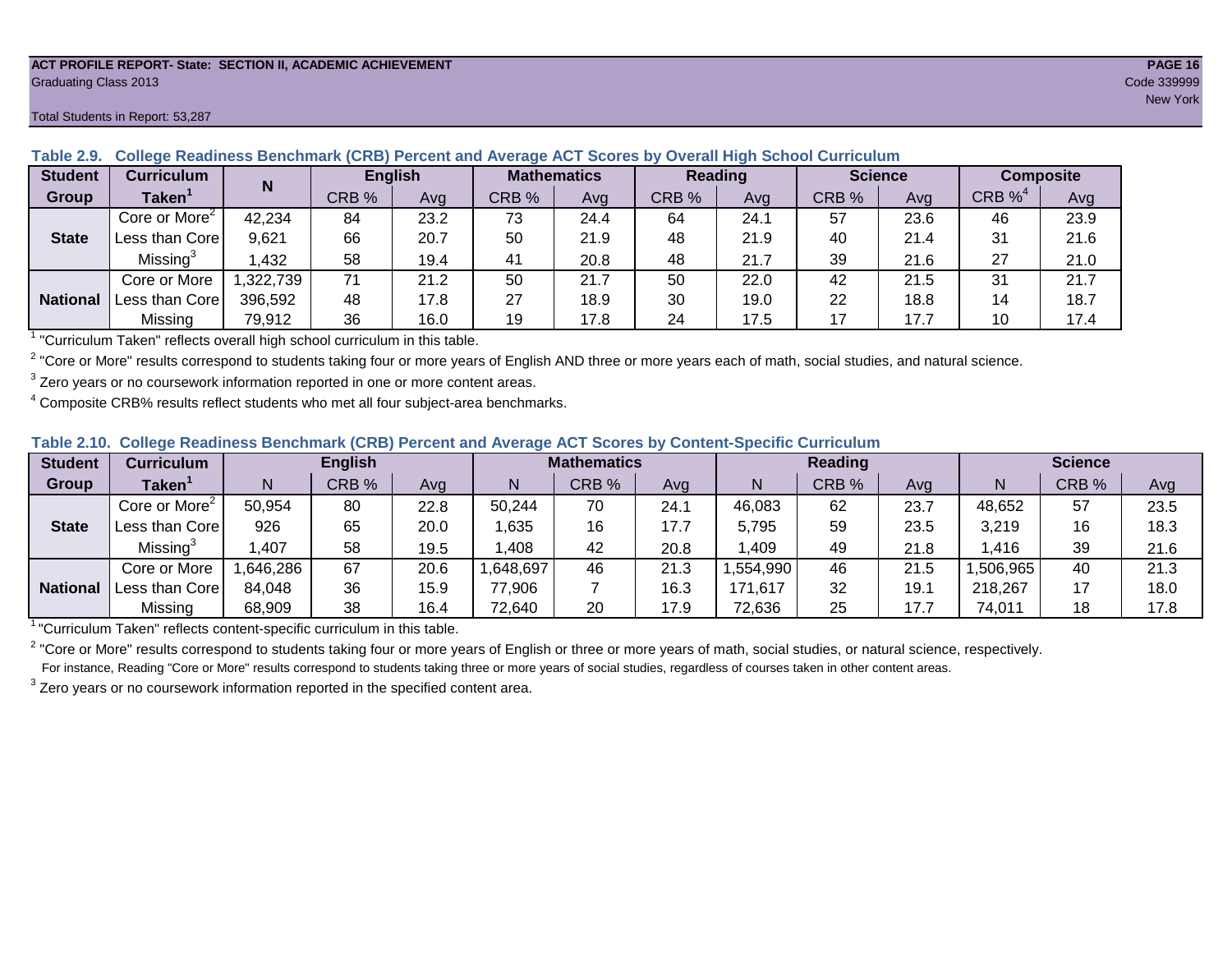# Section III College Readiness and the Impact of Course Rigor

Beginning with the Graduating Class of 2013, all students whose scores are college reportable, both standard and extended time tests, are now included. Also beginning with the 2013 Graduating Class data, College Readiness Benchmarks for Reading and Science were updated to reflect the most recent college coursework research.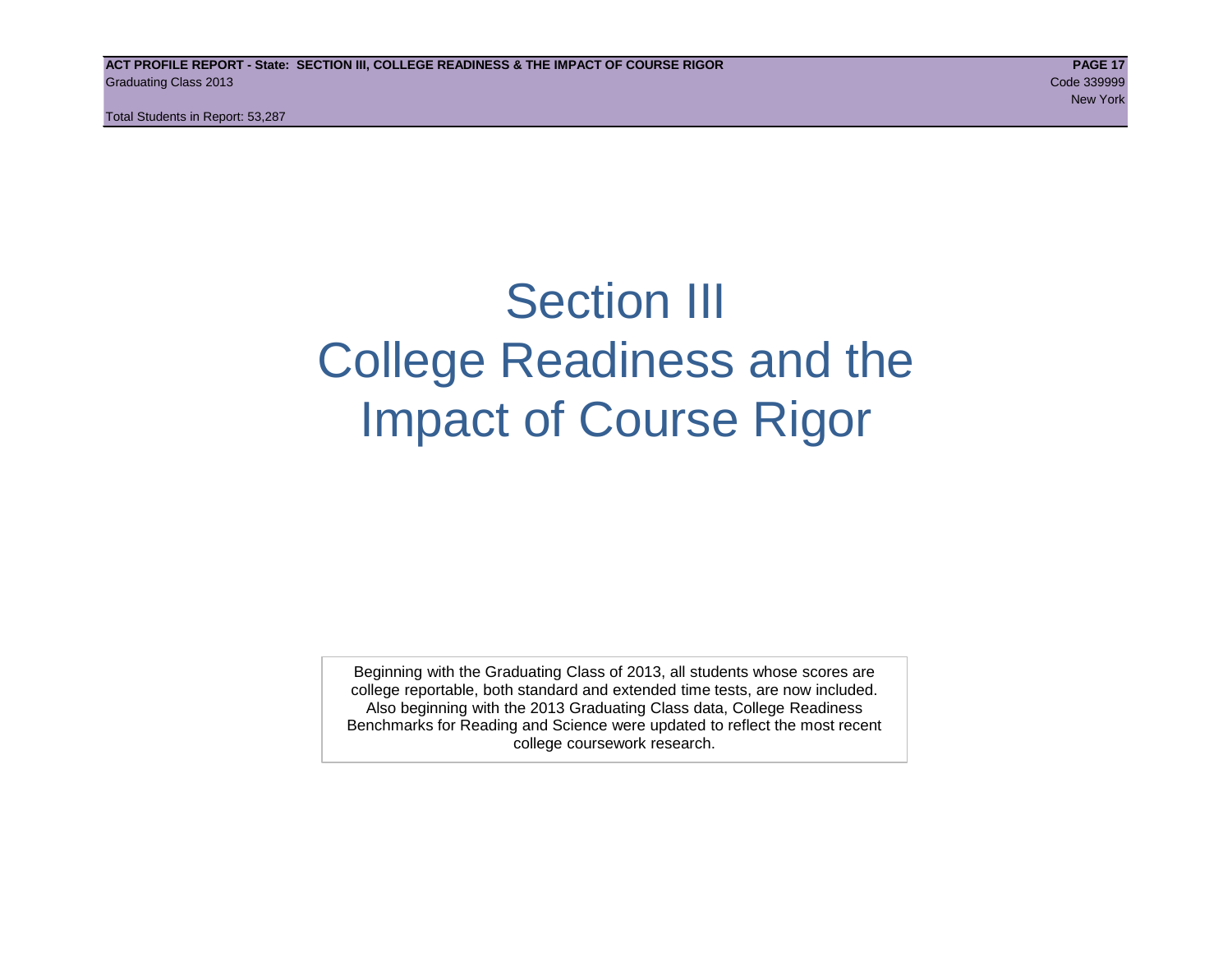#### **ACT PROFILE REPORT - State: SECTION III, COLLEGE READINESS & THE IMPACT OF COURSE RIGOR PAGE 18** Graduating Class 2013 Code 339999

Total Students in Report: 53,287

# new York and the state of the state of the state of the state of the state of the state of the New York (1990)

**Figure 3.1. Percent of Students Who Met ACT College Readiness Benchmark Scores by Race/Ethnicity: ENGLISH**



ACT English Benchmark Score = **18**

**□ Percent Ready DPercent Not Ready**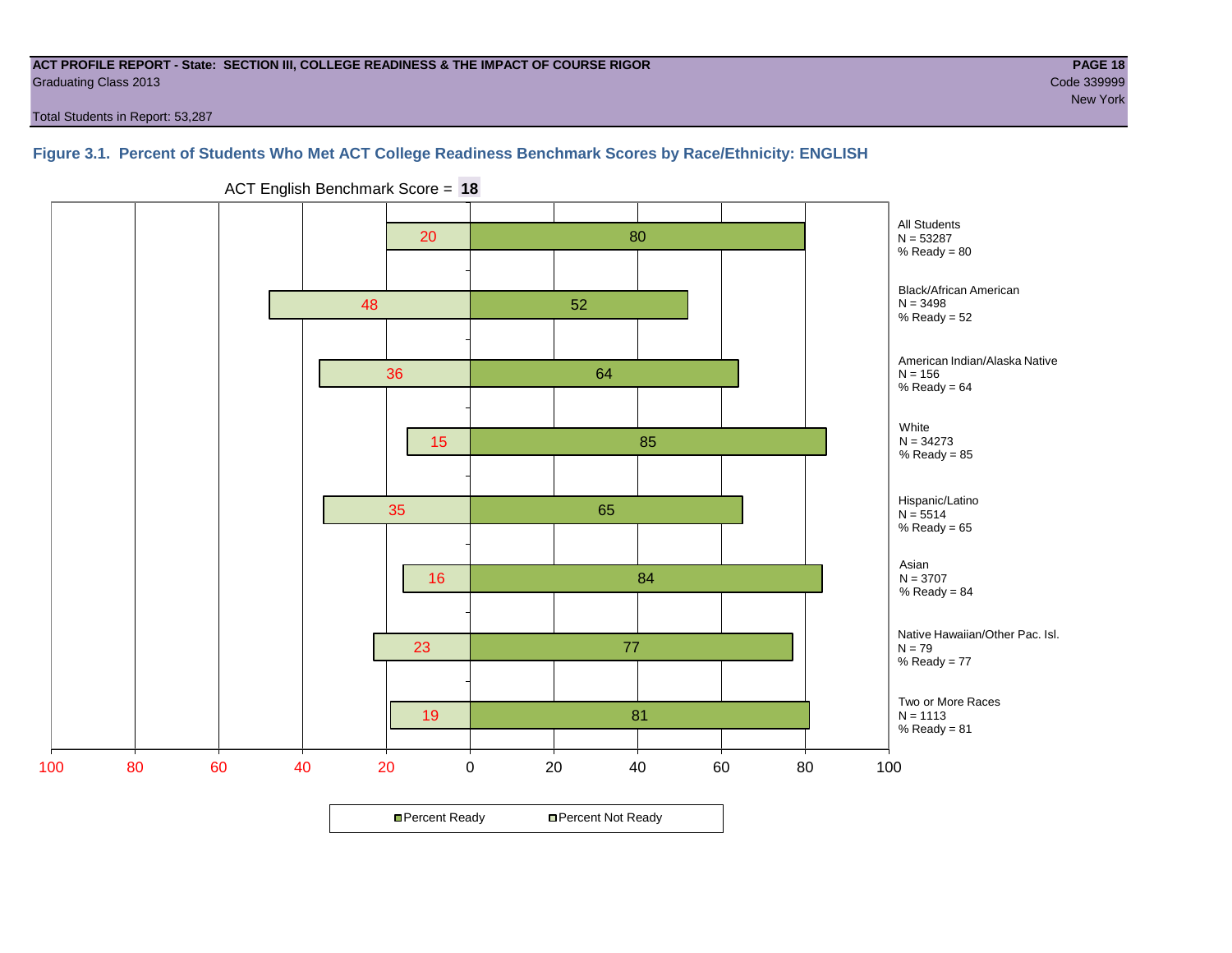#### **ACT PROFILE REPORT - State: SECTION III, COLLEGE READINESS & THE IMPACT OF COURSE RIGOR PAGE 19** Graduating Class 2013 Code 339999

Total Students in Report: 53,287

### **Figure 3.2. Percent of Students Who Met ACT College Readiness Benchmark Scores by Race/Ethnicity: MATHEMATICS**



ACT Mathematics Benchmark Score = **22**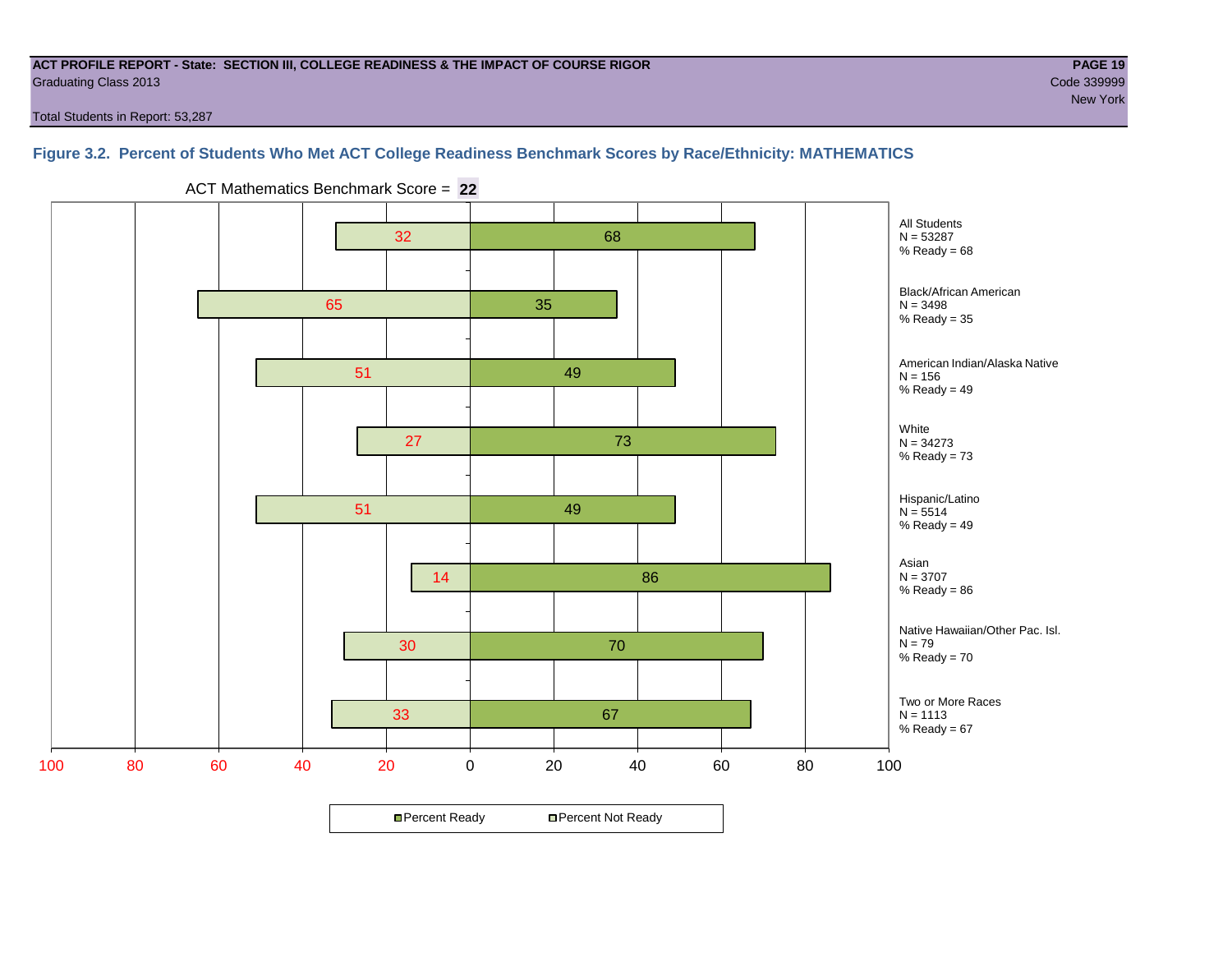#### **ACT PROFILE REPORT - State: SECTION III, COLLEGE READINESS & THE IMPACT OF COURSE RIGOR PAGE 20** Graduating Class 2013 Code 339999

Total Students in Report: 53,287

#### **Figure 3.3. Percent of Students Who Met ACT College Readiness Benchmark Scores by Race/Ethnicity: READING**



ACT Reading Benchmark Score = **22**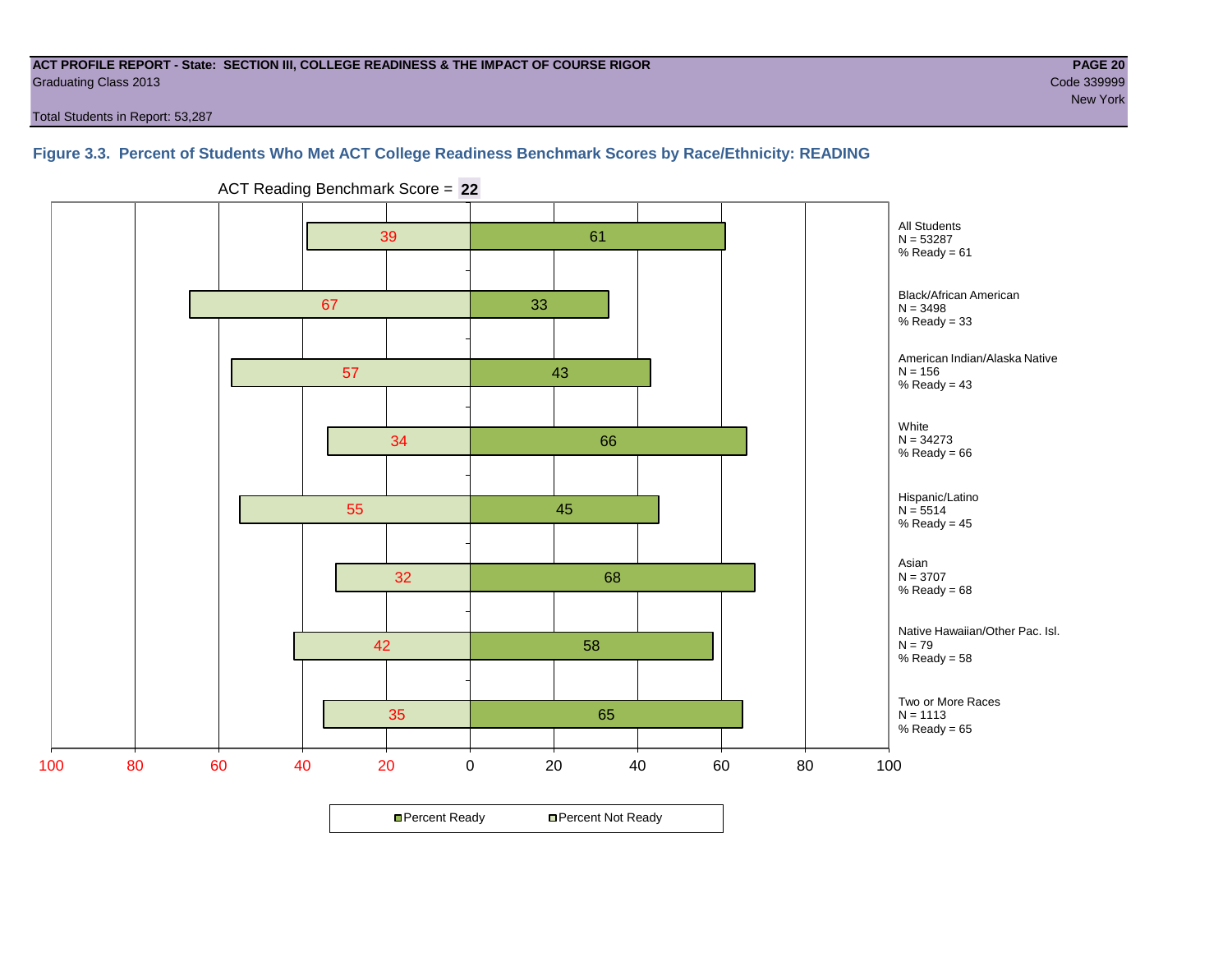#### **ACT PROFILE REPORT - State: SECTION III, COLLEGE READINESS & THE IMPACT OF COURSE RIGOR PAGE 21** Graduating Class 2013 Code 339999

new York and the state of the state of the state of the state of the state of the state of the New York (1990)

Total Students in Report: 53,287

#### **Figure 3.4. Percent of Students Who Met ACT College Readiness Benchmark Scores by Race/Ethnicity: SCIENCE**

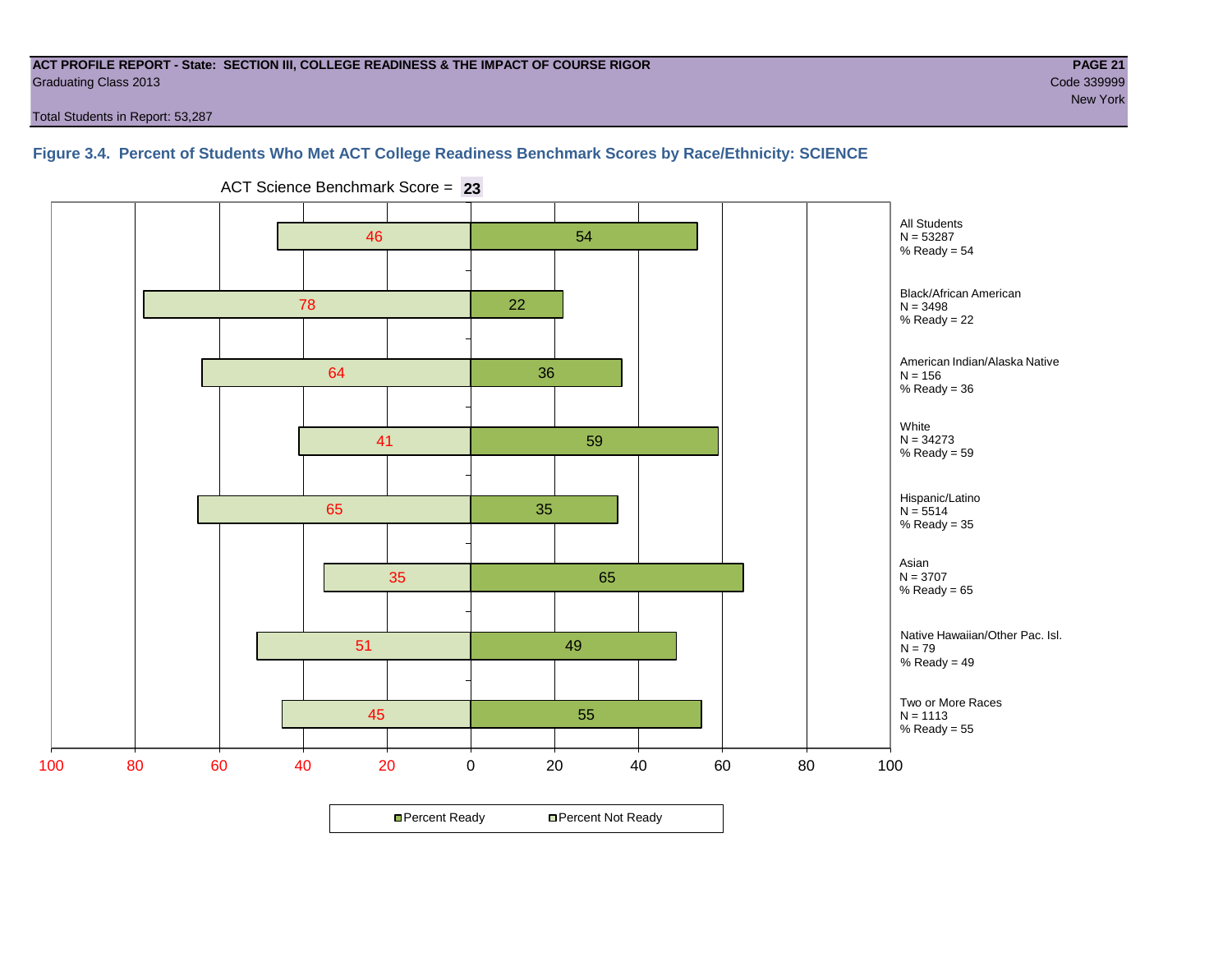#### **ACT PROFILE REPORT - State: SECTION III, COLLEGE READINESS & THE IMPACT OF COURSE RIGOR PAGE 22** Graduating Class 2013 Code 339999

Total Students in Report: 53,287

**Figure 3.5. Percent of Students Who Met ACT College Readiness Benchmark Scores by Race/Ethnicity: ALL FOUR**

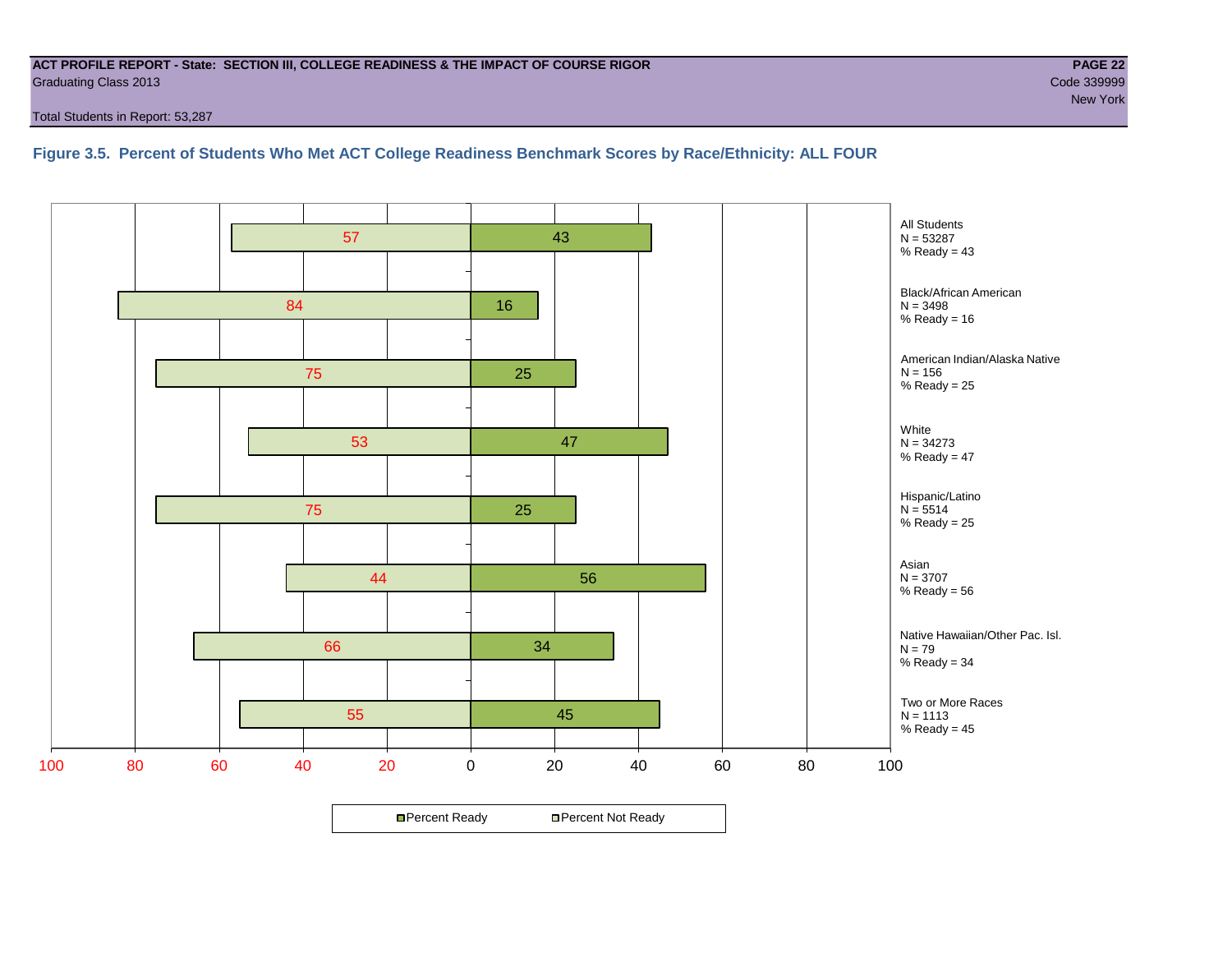#### **ACT PROFILE REPORT - State: SECTION III, COLLEGE READINESS & THE IMPACT OF COURSE RIGOR PAGE 23** Graduating Class 2013 Code 339999

Total Students in Report: 53,287

**Table 3.1. Average ACT Scores and Average ACT Score Changes by Common Course Patterns**

| <b>Course Pattern</b>                            |        |                | <b>All Students</b> |                     |              |                | <b>Males</b> |                          |              |                | <b>Females</b> |                        |
|--------------------------------------------------|--------|----------------|---------------------|---------------------|--------------|----------------|--------------|--------------------------|--------------|----------------|----------------|------------------------|
|                                                  |        |                | <b>ACT</b>          | <b>Course Value</b> |              |                | <b>ACT</b>   | <b>Course Value</b>      |              |                | <b>ACT</b>     | <b>Course Value</b>    |
| <b>ENGLISH COURSE PATTERN</b>                    | N.     | Percent        | English             | Added <sup>1</sup>  | N            | Percent        | English      | Added                    | N            | Percent        | English        | A d d e d <sup>1</sup> |
| Eng 9, Eng 10, Eng 11, Eng 12, & Other English   | 15,296 | 29             | 23.3                | 3.3                 | 6,258        | 26             | 23.0         | 2.8                      | 9,038        | 31             | 23.6           | 3.8                    |
| Eng 9, Eng 10, Eng 11, Eng 12                    | 35.658 | 67             | 22.5                | 2.5                 | 16,272       | 68             | 22.3         | 2.1                      | 19,386       | 66             | 22.7           | 2.9                    |
| Less than 4 years of English                     | 926    | 2              | 20.0                |                     | 425          | $\overline{2}$ | 20.2         | $\sim$                   | 501          | 2              | 19.8           |                        |
| Zero years / no English courses reported         | 1,407  | 3              | 19.5                |                     | 843          | $\overline{4}$ | 19.4         | $\blacksquare$           | 562          | $\overline{2}$ | 19.6           |                        |
|                                                  |        |                | <b>ACT</b>          | <b>Course Value</b> |              |                | <b>ACT</b>   | <b>Course Value</b>      |              |                | <b>ACT</b>     | <b>Course Value</b>    |
| <b>MATHEMATICS COURSE PATTERN</b>                | N.     | Percent        | Math                | Added <sup>1</sup>  | $\mathsf{N}$ | Percent        | Math         | Added <sup>1</sup>       | $\mathsf{N}$ | Percent        | Math           | A d d e d <sup>1</sup> |
| Alg 1, Alg 2, Geom, Trig, & Calc                 | 8.366  | 16             | 24.9                | 7.2                 | 3,507        | 15             | 25.6         | 7.4                      | 4,859        | 16             | 24.4           | 7.0                    |
| Alg 1, Alg 2, Geom, Trig, & Other Adv Math       | 8.676  | 16             | 22.8                | 5.1                 | 3,172        | 13             | 23.4         | 5.2                      | 5,504        | 19             | 22.5           | 5.1                    |
| Alg 1, Alg 2, Geom, & Trig                       | 6.583  | 12             | 20.4                | 2.7                 | 2,620        | 11             | 21.0         | 2.8                      | 3,963        | 13             | 20.0           | 2.6                    |
| Alg 1, Alg 2, Geom, & Other Adv Math             | 752    | $\mathbf{1}$   | 19.0                | 1.3                 | 291          | $\mathbf{1}$   | 19.2         | 1.0                      | 461          | 2              | 18.8           | 1.4                    |
| Other comb of 4 or more years of Math            | 23,313 | 44             | 25.9                | 8.2                 | 11,534       | 48             | 26.5         | 8.3                      | 11,779       | 40             | 25.4           | 8.0                    |
| Alg 1, Alg 2, & Geom                             | 1.140  | $\overline{2}$ | 17.3                | $-0.4$              | 485          | $\overline{2}$ | 17.4         | $-0.8$                   | 655          | 2              | 17.2           | $-0.2$                 |
| Other comb of 3 or 3.5 years of Math             | 1,414  | 3              | 22.1                | 4.4                 | 655          | 3              | 22.5         | 4.3                      | 759          | 3              | 21.8           | 4.4                    |
| Less than 3 years of Math                        | 1.635  | 3              | 17.7                |                     | 692          | 3              | 18.2         | $\sim$                   | 943          | 3              | 17.4           |                        |
| Zero years / no Math courses reported            | 1.408  | 3              | 20.8                |                     | 842          | $\overline{4}$ | 21.3         | $\overline{\phantom{a}}$ | 564          | 2              | 20.2           |                        |
|                                                  |        |                | <b>ACT</b>          | <b>Course Value</b> |              |                | <b>ACT</b>   | <b>Course Value</b>      |              |                | <b>ACT</b>     | <b>Course Value</b>    |
| SOCIAL SCIENCE COURSE PATTERN                    | N.     | Percent        | Reading             | Added <sup>1</sup>  | $\mathsf{N}$ | Percent        | Reading      | Added                    | N            | Percent        | Reading        | A d d e d <sup>1</sup> |
| US Hist, World Hist, Am Gov, & Other Hist        | 1.640  | 3              | 24.2                | 0.7                 | 877          | 4              | 23.7         | 0.0                      | 763          | 3              | 24.8           | 1.4                    |
| Other comb of 4 or more years Social Science     | 28,199 | 53             | 23.6                | 0.1                 | 12,066       | 51             | 23.6         | $-0.1$                   | 16,133       | 55             | 23.7           | 0.3                    |
| US Hist, World Hist, & Am Gov                    | 1,703  | 3              | 23.6                | 0.1                 | 838          | $\overline{4}$ | 23.7         | 0.0                      | 865          | 3              | 23.4           | 0.0                    |
| Other comb of 3 or 3.5 years of Social Science   | 14,541 | 27             | 24.0                | 0.5                 | 6,352        | 27             | 23.9         | 0.2                      | 8,189        | 28             | 24.0           | 0.6                    |
| Less than 3 years of Social Science              | 5,795  | 11             | 23.5                |                     | 2,821        | 12             | 23.7         | $\sim$                   | 2,974        | 10             | 23.4           |                        |
| Zero years / no Social Science courses reported  | 1,409  | 3              | 21.8                |                     | 844          | $\overline{4}$ | 21.8         | $\overline{\phantom{a}}$ | 563          | 2              | 21.8           |                        |
|                                                  |        |                | <b>ACT</b>          | <b>Course Value</b> |              |                | <b>ACT</b>   | <b>Course Value</b>      |              |                | <b>ACT</b>     | <b>Course Value</b>    |
| <b>I</b> NATURAL SCIENCE COURSE PATTERN          | N      | Percent        | Science             | Added <sup>1</sup>  | $\mathsf{N}$ | Percent        | Science      | Added <sup>1</sup>       | $\mathsf{N}$ | Percent        | Science        | A d d e d <sup>1</sup> |
| Gen Sci <sup>2</sup> , Bio, Chem, & Phys         | 33,556 | 63             | 24.2                | 5.9                 | 15,982       | 67             | 24.9         | 6.4                      | 17,574       | 60             | 23.6           | 5.3                    |
| Bio, Chem, Phys                                  | 3.268  | 6              | 24.0                | 5.7                 | 1,367        | 6              | 25.0         | 6.5                      | 1,901        | 6              | 23.3           | 5.0                    |
| Gen Sci <sup>2</sup> , Bio, Chem                 | 10,763 | 20             | 21.2                | 2.9                 | 3,690        | 16             | 21.3         | 2.8                      | 7,073        | 24             | 21.1           | 2.8                    |
| Other comb of 3 years of Natural Science         | 1,065  | $\overline{2}$ | 21.0                | 2.7                 | 581          | $\mathbf{2}$   | 21.6         | 3.1                      | 484          | $\overline{c}$ | 20.4           | 2.1                    |
| Less than 3 years of Natural Science             | 3,219  | 6              | 18.3                |                     | 1,330        | 6              | 18.5         |                          | 1,889        | 6              | 18.3           |                        |
| Zero years / no Natural Science courses reported | 1,416  | 3              | 21.6                |                     | 848          | $\overline{4}$ | 22.0         | $\sim$                   | 566          | $\overline{2}$ | 20.9           |                        |

<sup>1</sup>Course value added is defined as the average ACT score change compared to course sequences in which students took

less than four years of English or less than three years of Mathematics, Social Science or Natural Science.

<sup>2</sup>Includes General, Physical and Earth Sciences.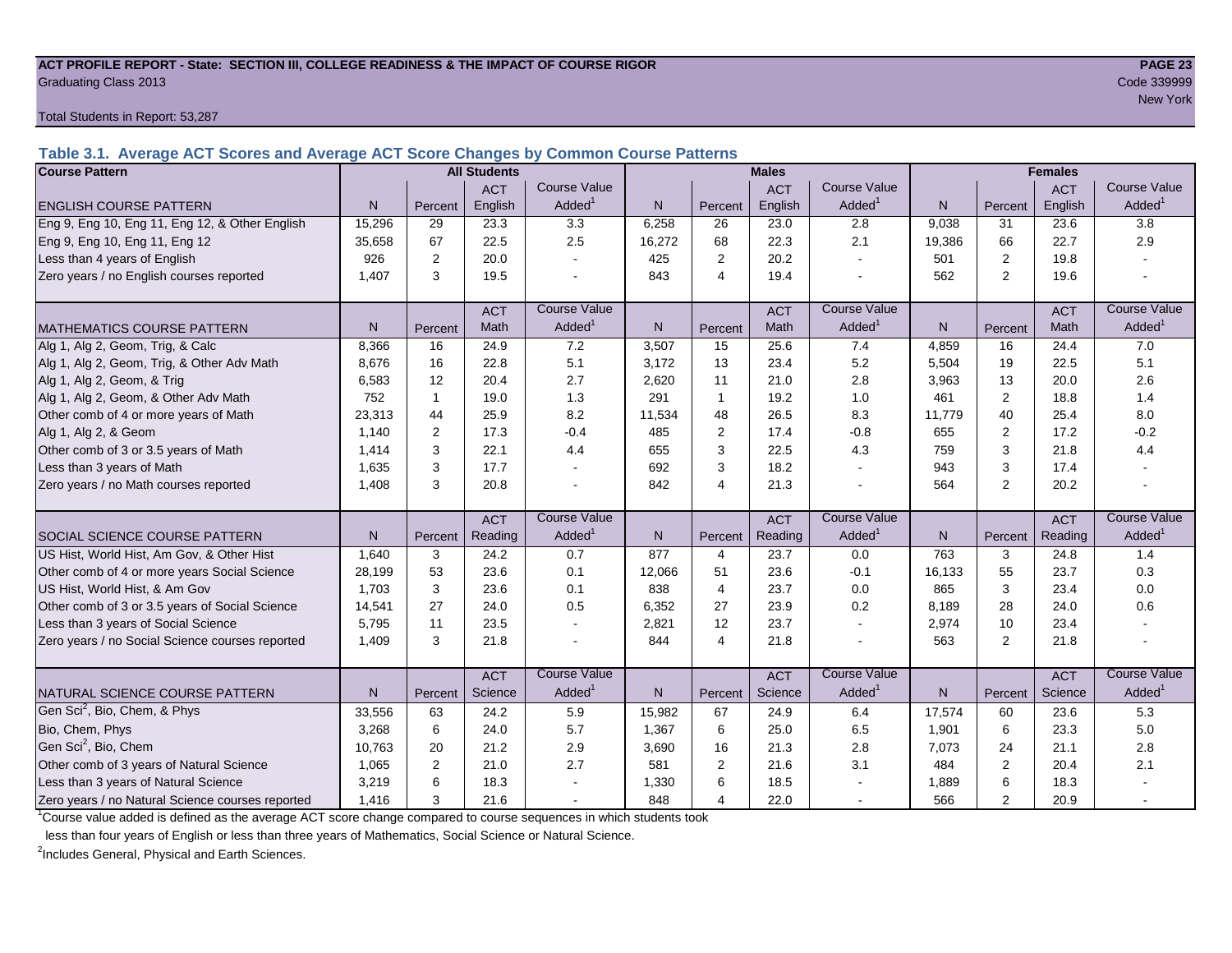## ACT PROFILE REPORT - State: SECTION III, COLLEGE READINESS & THE IMPACT OF COURSE RIGOR **PAGE 24** Graduating Class 2013 Code 339999

New York in the contract of the contract of the contract of the contract of the contract of the New York in the

Total Students in Report: 53,287

#### **Table 3.2. College Readiness Percents by Common Course Patterns**

| <b>Course Pattern</b>                            |              |                       | <b>State</b> |                  | <b>National</b> |                       |         |                  |  |
|--------------------------------------------------|--------------|-----------------------|--------------|------------------|-----------------|-----------------------|---------|------------------|--|
|                                                  |              | <b>Percent Taking</b> | Avg ACT      | Percent Who Met  |                 | <b>Percent Taking</b> | Avg ACT | Percent Who Met  |  |
| <b>ENGLISH COURSE PATTERN</b>                    | $\mathsf{N}$ | Pattern               | English      | <b>Benchmark</b> | N               | Pattern               | English | <b>Benchmark</b> |  |
| Eng 9, Eng 10, Eng 11, Eng 12, & Other English   | 15,296       | 29                    | 23.3         | 83               | 380,375         | 21                    | 21.6    | 73               |  |
| Eng 9, Eng 10, Eng 11, Eng 12                    | 35,658       | 67                    | 22.5         | 79               | 1,265,911       | 70                    | 20.3    | 65               |  |
| Less than 4 years of English                     | 926          | 2                     | 20.0         | 65               | 84,048          | 5                     | 15.9    | 36               |  |
| Zero years / no English courses reported         | 1,407        | 3                     | 19.5         | 58               | 68,909          | 4                     | 16.4    | 38               |  |
|                                                  |              |                       |              |                  |                 |                       |         |                  |  |
|                                                  |              | <b>Percent Taking</b> | Avg ACT      | Percent Who Met  |                 | <b>Percent Taking</b> | Avg ACT | Percent Who Met  |  |
| <b>MATHEMATICS COURSE PATTERN</b>                | $\mathsf{N}$ | Pattern               | Math         | <b>Benchmark</b> | $\mathsf{N}$    | Pattern               | Math    | <b>Benchmark</b> |  |
| Alg 1, Alg 2, Geom, Trig, & Calc                 | 8,366        | 16                    | 24.9         | 79               | 113,999         | 6                     | 23.8    | 68               |  |
| Alg 1, Alg 2, Geom, Trig, & Other Adv Math       | 8,676        | 16                    | 22.8         | 67               | 155,095         | 9                     | 21.9    | 56               |  |
| Alg 1, Alg 2, Geom, & Trig                       | 6,583        | 12                    | 20.4         | 40               | 119,993         | $\overline{7}$        | 19.4    | 32               |  |
| Alg 1, Alg 2, Geom, & Other Adv Math             | 752          | $\mathbf{1}$          | 19.0         | 26               | 336,291         | 19                    | 19.6    | 32               |  |
| Other comb of 4 or more years of Math            | 23,313       | 44                    | 25.9         | 82               | 610,720         | 34                    | 23.6    | 65               |  |
| Alg 1, Alg 2, & Geom                             | 1,140        | $\overline{2}$        | 17.3         | 12               | 223,733         | 12                    | 17.2    | 11               |  |
| Other comb of 3 or 3.5 years of Math             | 1.414        | 3                     | 22.1         | 56               | 88,866          | 5                     | 19.7    | 34               |  |
| Less than 3 years of Math                        | 1,635        | 3                     | 17.7         | 16               | 77,906          | 4                     | 16.3    | $\overline{7}$   |  |
| Zero years / no Math courses reported            | 1,408        | 3                     | 20.8         | 42               | 72,640          | 4                     | 17.9    | 20               |  |
|                                                  |              |                       |              |                  |                 |                       |         |                  |  |
|                                                  |              | <b>Percent Taking</b> | Avg ACT      | Percent Who Met  |                 | <b>Percent Taking</b> | Avg ACT | Percent Who Met  |  |
| <b>SOCIAL SCIENCE COURSE PATTERN</b>             | N            | Pattern               | Reading      | <b>Benchmark</b> | N               | Pattern               | Reading | <b>Benchmark</b> |  |
| US Hist, World Hist, Am Gov, & Other Hist        | 1,640        | 3                     | 24.2         | 63               | 50,989          | 3                     | 22.2    | 51               |  |
| Other comb of 4 or more years Social Science     | 28,199       | 53                    | 23.6         | 61               | 908,394         | 50                    | 22.0    | 50               |  |
| US Hist, World Hist, & Am Gov                    | 1,703        | 3                     | 23.6         | 61               | 106,021         | 6                     | 19.5    | 34               |  |
| Other comb of 3 or 3.5 years of Social Science   | 14,541       | 27                    | 24.0         | 63               | 489,586         | 27                    | 21.0    | 43               |  |
| Less than 3 years of Social Science              | 5,795        | 11                    | 23.5         | 59               | 171,617         | 10                    | 19.1    | 32               |  |
| Zero years / no Social Science courses reported  | 1,409        | 3                     | 21.8         | 49               | 72,636          | $\overline{4}$        | 17.7    | 25               |  |
|                                                  |              |                       |              |                  |                 |                       |         |                  |  |
|                                                  |              | <b>Percent Taking</b> | Avg ACT      | Percent Who Met  |                 | <b>Percent Taking</b> | Avg ACT | Percent Who Met  |  |
| NATURAL SCIENCE COURSE PATTERN                   | N            | Pattern               | Science      | <b>Benchmark</b> | N               | Pattern               | Science | <b>Benchmark</b> |  |
| Gen Sci <sup>1</sup> , Bio, Chem, & Phys         | 33,556       | 63                    | 24.2         | 64               | 767,293         | 43                    | 21.9    | 46               |  |
| Bio, Chem, Phys                                  | 3,268        | 6                     | 24.0         | 62               | 183,685         | 10                    | 23.0    | 54               |  |
| Gen Sci <sup>1</sup> , Bio, Chem                 | 10,763       | 20                    | 21.2         | 36               | 504,165         | 28                    | 19.9    | 28               |  |
| Other comb of 3 years of Natural Science         | 1,065        | $\boldsymbol{2}$      | 21.0         | 36               | 51,822          | 3                     | 19.1    | 25               |  |
| Less than 3 years of Natural Science             | 3,219        | 6                     | 18.3         | 16               | 218,267         | 12                    | 18.0    | 17               |  |
| Zero years / no Natural Science courses reported | 1,416        | 3                     | 21.6         | 39               | 74,011          | 4                     | 17.8    | 18               |  |

<sup>1</sup>Includes General, Physical and Earth Sciences.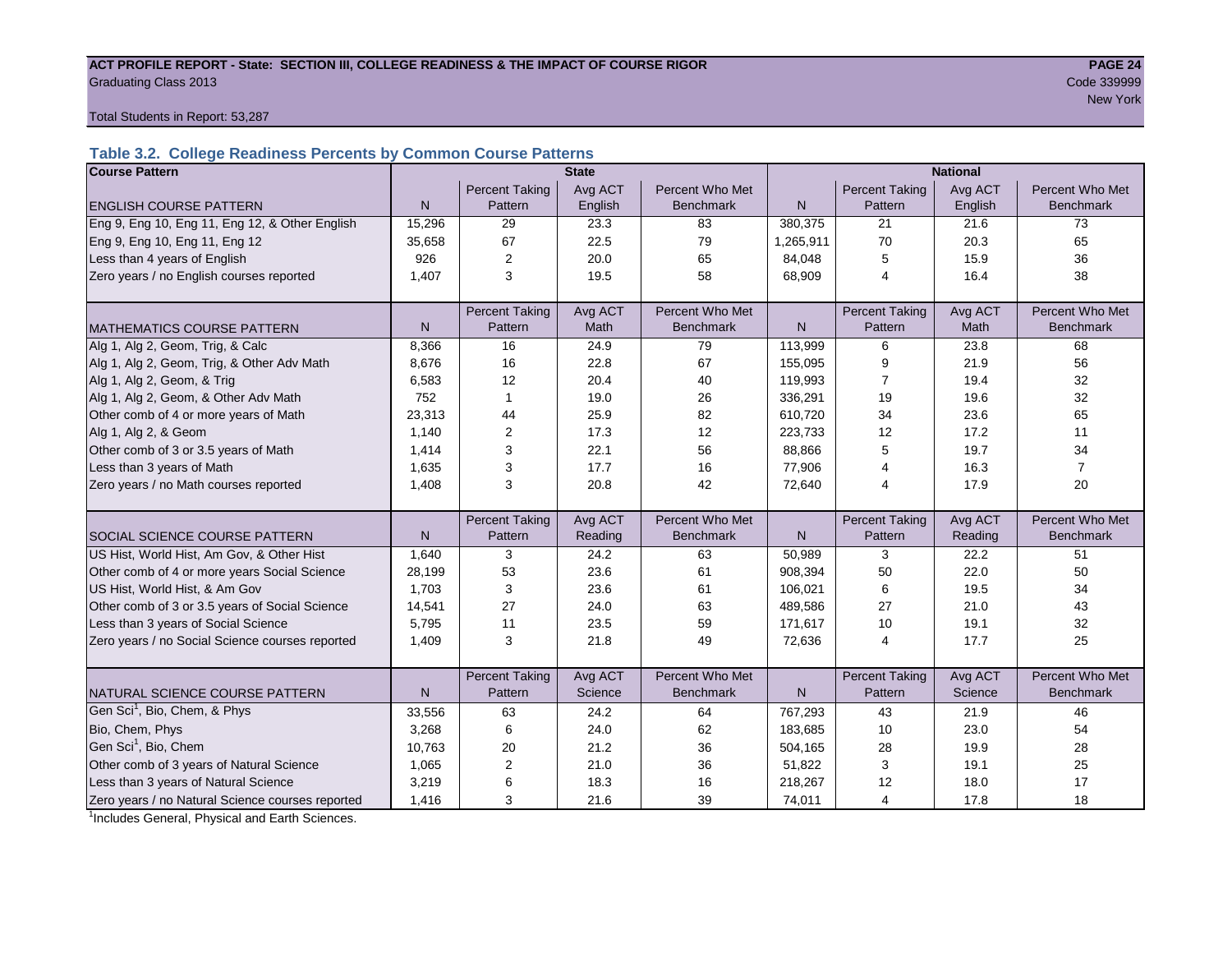# Section IV Career and Educational Aspirations

Beginning with the Graduating Class of 2013, all students whose scores are college reportable, both standard and extended time tests, are now included. Also beginning with the 2013 Graduating Class data, College Readiness Benchmarks for Reading and Science were updated to reflect the most recent college coursework research.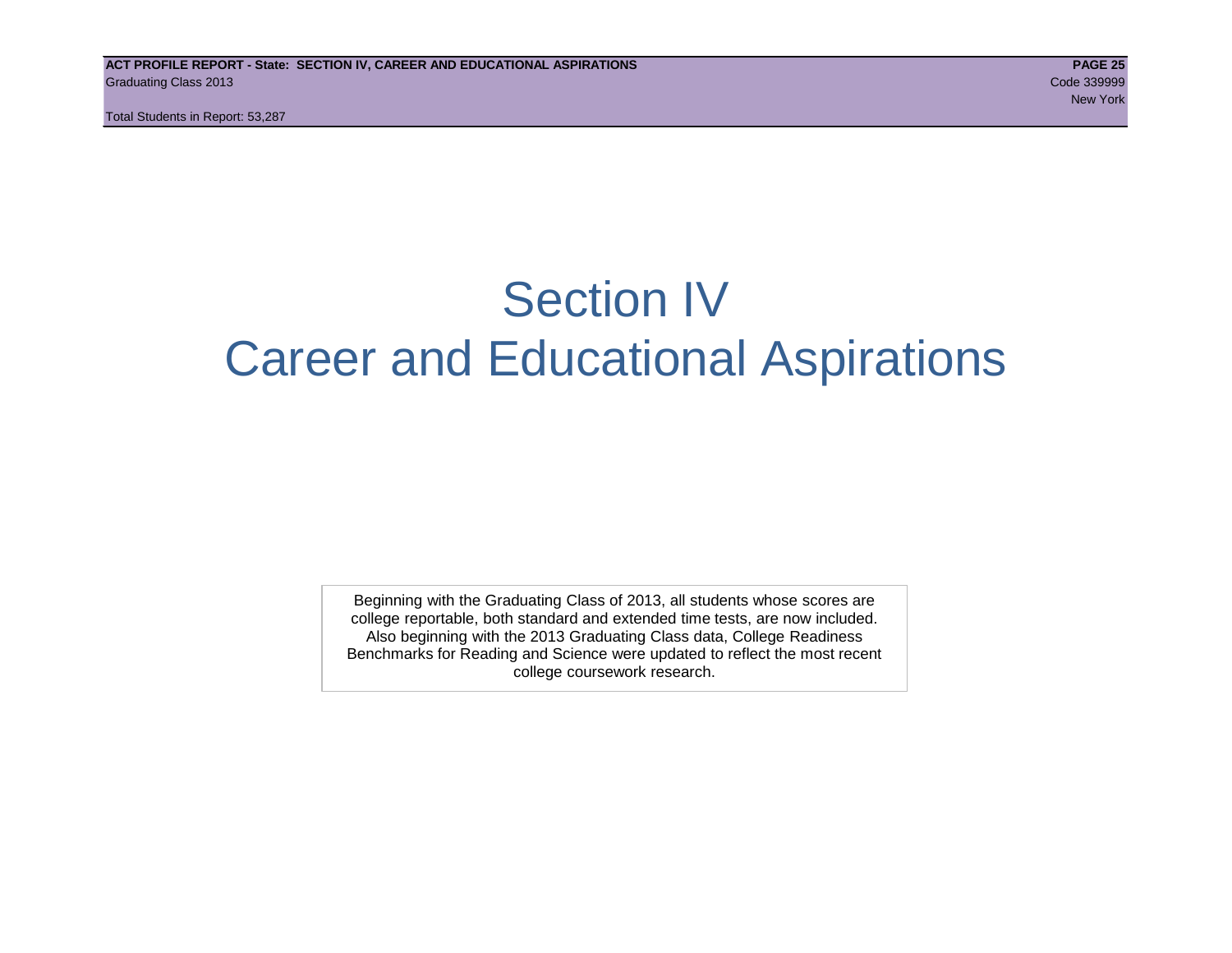#### **ACT PROFILE REPORT - State: SECTION IV, CAREER AND EDUCATIONAL ASPIRATIONS PAGE 26** Graduating Class 2013 Code 339999

# New York in the contract of the contract of the contract of the contract of the contract of the New York (1990)

#### Total Students in Report: 53,287

**Table 4.1. Distribution of Planned Educational Majors for All Students by College Plans**

|                                              | <b>All Students</b><br>Plan on 2 Years or Less of College |                      |         |                |                      |         | Plan on 4 Years or More of College |                      |         |  |
|----------------------------------------------|-----------------------------------------------------------|----------------------|---------|----------------|----------------------|---------|------------------------------------|----------------------|---------|--|
|                                              |                                                           |                      | Avg ACT |                |                      | Avg ACT |                                    |                      | Avg ACT |  |
| <b>Planned Educational Major</b>             | N <sup>1</sup>                                            | Percent <sup>2</sup> | Comp    | N              | Percent <sup>2</sup> | Comp    | N.                                 | Percent <sup>2</sup> | Comp    |  |
| Agriculture & Natural Resources Conservation | 406                                                       |                      | 22.2    | 32             | 5                    | 18.2    | 317                                |                      | 22.6    |  |
| Architecture                                 | 607                                                       |                      | 22.7    | 5              |                      | 18.6    | 505                                |                      | 22.6    |  |
| Area, Ethnic, & Multidisciplinary Studies    | 91                                                        | $\Omega$             | 25.5    | $\Omega$       | $\Omega$             |         | 78                                 | $\Omega$             | 25.7    |  |
| Arts: Visual & Performing                    | 2,581                                                     | 5                    | 22.2    | 28             | 4                    | 17.9    | 2,127                              | 5                    | 22.3    |  |
| <b>Business</b>                              | 6,083                                                     | 11                   | 22.9    | 111            | 18                   | 20.8    | 4,987                              | 12                   | 22.9    |  |
| Communications                               | 1,651                                                     | 3                    | 22.6    | 11             | 2                    | 22.2    | 1,395                              | 3                    | 22.6    |  |
| Community, Family, & Personal Services       | 611                                                       |                      | 20.0    | 31             | 5                    | 17.4    | 516                                |                      | 20.2    |  |
| <b>Computer Science &amp; Mathematics</b>    | 1,344                                                     | 3                    | 24.7    | 13             |                      | 19.3    | 1,131                              | 3                    | 24.7    |  |
| Education                                    | 2,844                                                     | 5                    | 21.8    | 12             | 2                    | 18.2    | 2,461                              | 6                    | 21.8    |  |
| Engineering                                  | 4,188                                                     | 8                    | 25.6    | 23             | 4                    | 18.8    | 3,548                              | 8                    | 25.7    |  |
| Engineering Technology & Drafting            | 446                                                       |                      | 21.6    | 15             | 2                    | 19.4    | 371                                |                      | 21.8    |  |
| English & Foreign Languages                  | 769                                                       |                      | 25.0    | 3              | $\Omega$             | 15.0    | 644                                | $\mathfrak{p}$       | 24.9    |  |
| Health Administration & Assisting            | 975                                                       | 2                    | 20.3    | 23             | Δ                    | 17.7    | 782                                | 2                    | 20.3    |  |
| Health Sciences & Technologies               | 8,100                                                     | 15                   | 23.2    | 68             | 11                   | 18.2    | 7,081                              | 17                   | 23.3    |  |
| Philosophy, Religion, & Theology             | 118                                                       | 0                    | 22.6    | $\overline{2}$ | 0                    | 17.5    | 96                                 | $\mathbf 0$          | 22.8    |  |
| Repair, Production, & Construction           | 143                                                       | $\Omega$             | 18.9    | 54             | 9                    | 18.1    | 69                                 | $\Omega$             | 19.6    |  |
| Sciences: Biological & Physical              | 5,530                                                     | 10                   | 25.1    | 20             | 3                    | 19.0    | 4,759                              | 11                   | 25.1    |  |
| Social Sciences & Law                        | 4,938                                                     | 9                    | 23.0    | 36             | 6                    | 17.2    | 4,207                              | 10                   | 23.0    |  |
| Undecided                                    | 10,687                                                    | 20                   | 23.9    | 131            | 21                   | 18.8    | 7,333                              | 17                   | 23.8    |  |
| No Response                                  | 1,171                                                     | $\overline{2}$       | 21.5    | 9              |                      | 14.1    | 106                                | $\mathbf 0$          | 22.9    |  |

1 2-Year and 4-Year "N" counts do not reflect "Missing" and "Other" college plans, therefore they may not add up to the N count for All Students.

<sup>2</sup> Percent of students tested within College Plan groups (All Students, 2-Year, 4-Year).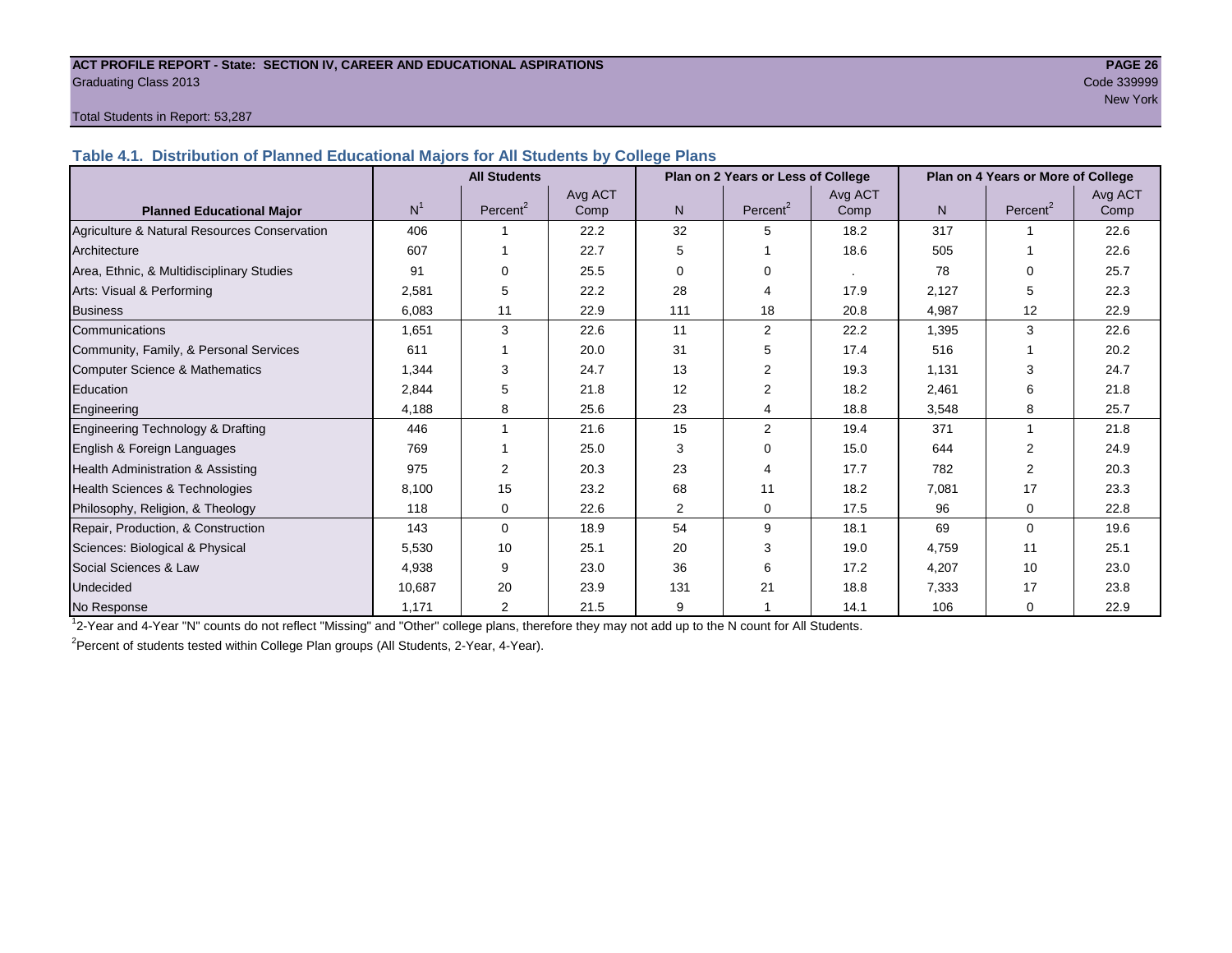#### **ACT PROFILE REPORT - State: SECTION IV, CAREER AND EDUCATIONAL ASPIRATIONS PAGE 27** Graduating Class 2013 Code 339999

#### Total Students in Report: 53,287

#### **Table 4.2. Average ACT Composite Scores for Racial/Ethnic Groups by Post-Secondary Educational Aspirations**

| <b>Educational Degree</b> |        | <b>All Racial/Ethnic Groups</b><br><b>Combined</b> | <b>Black/African American</b> |         |    | American Indian/ Alaska Native |        | White   | Hispanic/Latino |         |  |
|---------------------------|--------|----------------------------------------------------|-------------------------------|---------|----|--------------------------------|--------|---------|-----------------|---------|--|
| <b>Aspirations</b>        | N      | Average                                            | N.                            | Average | N. | Average                        | N      | Average | N               | Average |  |
| Voc-Tech                  | 184    | 20.9                                               | 9                             | 15.2    |    |                                | 116    | 21.5    | 18              | 18.0    |  |
| 2-yr College Degree       | 444    | 17.9                                               | 27                            | 15.6    |    | 13.5                           | 327    | 18.3    | 45              | 15.1    |  |
| <b>Bachelors Degree</b>   | 16.624 | 21.6                                               | 1,038                         | 17.4    | 60 | 19.4                           | 11,895 | 22.3    | 1,673           | 19.3    |  |
| Graduate Study            | 12.748 | 24.4                                               | 560                           | 20.0    | 31 | 22.4                           | 9,151  | 24.8    | .157            | 22.5    |  |
| Prof. Level Degree        | 13,143 | 25.0                                               | .265                          | 21.0    | 34 | 21.8                           | 7,206  | 25.9    | 1,621           | 22.5    |  |
| Other                     | 711    | 22.1                                               | 44                            | 16.9    |    | 19.6                           | 406    | 22.8    | 94              | 19.0    |  |
| No Response               | 9,433  | 23.6                                               | 555                           | 18.0    | 24 | 21.4                           | 5,172  | 24.5    | 906             | 20.4    |  |

| <b>Educational Degree</b> | <b>All Racial/Ethnic Groups</b><br><b>Combined</b> |         | Asian |         | Native Hawaiian/<br><b>Other Pacific Islander</b> |         | Two or more races |         | Prefer not to respond/<br><b>No Response</b> |         |  |
|---------------------------|----------------------------------------------------|---------|-------|---------|---------------------------------------------------|---------|-------------------|---------|----------------------------------------------|---------|--|
| <b>Aspirations</b>        | N <sub>1</sub>                                     | Average | N.    | Average | N.                                                | Average | N                 | Average | N                                            | Average |  |
| Voc-Tech                  | 184                                                | 20.9    | 29    | 22.4    |                                                   |         |                   | 17.5    | o                                            | 21.4    |  |
| 2-yr College Degree       | 444                                                | 17.9    |       | 20.4    |                                                   |         | 10                | 17.3    | 26                                           | 19.2    |  |
| <b>Bachelors Degree</b>   | 16,624                                             | 21.6    | 686   | 22.5    | 28                                                | 21.4    | 352               | 21.8    | 892                                          | 21.2    |  |
| <b>Graduate Study</b>     | 12,748                                             | 24.4    | 679   | 25.6    | 14                                                | 21.7    | 271               | 24.5    | 885                                          | 24.7    |  |
| Prof. Level Degree        | 13,143                                             | 25.0    | 1.423 | 26.4    | 26                                                | 24.8    | 317               | 24.9    | 1,251                                        | 25.5    |  |
| Other                     | 711                                                | 22.1    | 76    | 23.7    |                                                   | 23.0    | 10                | 26.4    | 75                                           | 23.1    |  |
| No Response               | 9,433                                              | 23.6    | 807   | 25.6    | 10                                                | 22.9    | 149               | 24.7    | 1,810                                        | 23.4    |  |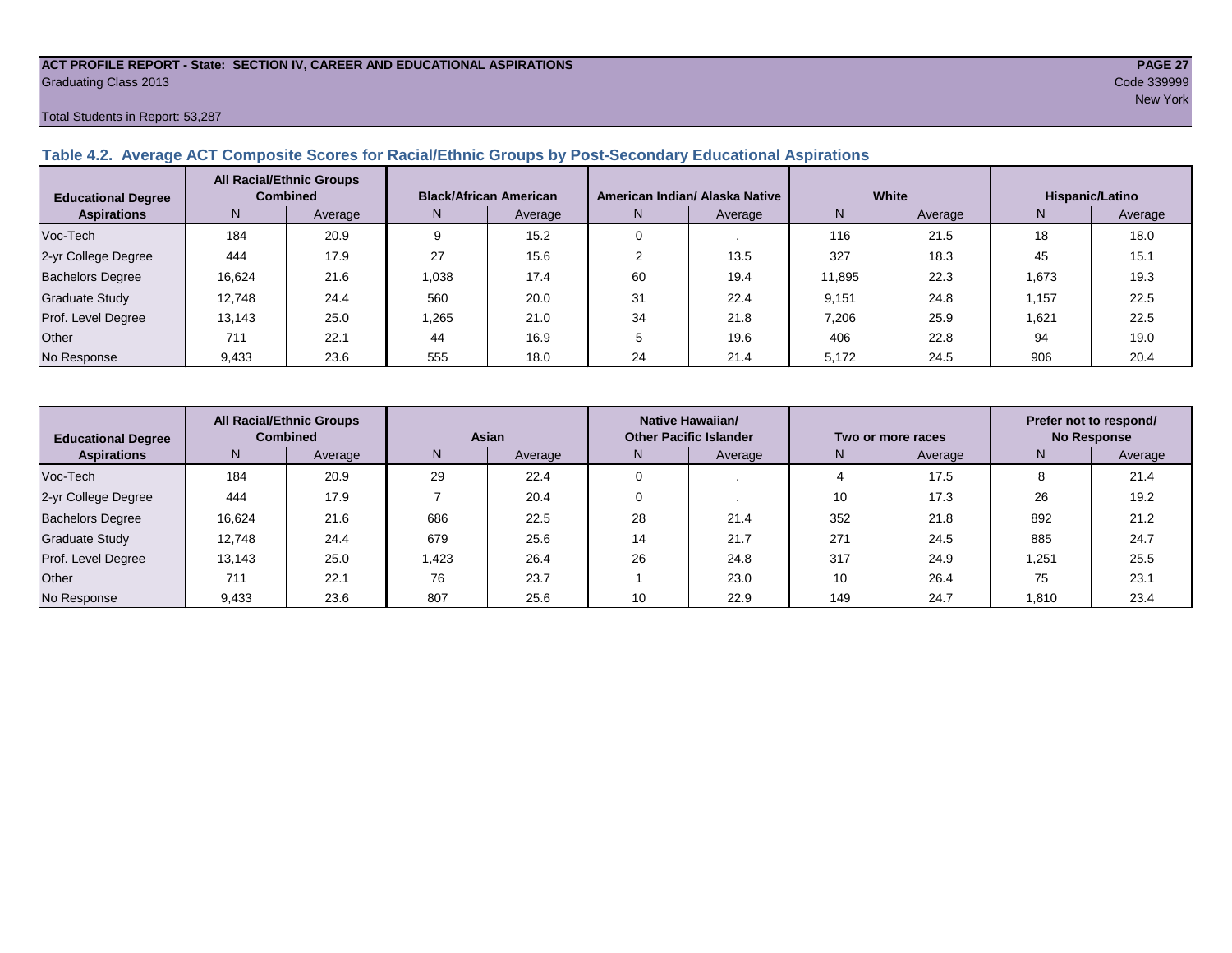## **ACT PROFILE REPORT - State: SECTION IV, CAREER AND EDUCATIONAL ASPIRATIONS PAGE 28** Graduating Class 2013 Code 339999

#### Total Students in Report: 53,287

#### **Table 4.3. Students' Score Report Preferences at Time of Testing**

|                                      |                      | <b>Percent of Students in</b> |                                           |         |                |                |                |               |                 |                |                |
|--------------------------------------|----------------------|-------------------------------|-------------------------------------------|---------|----------------|----------------|----------------|---------------|-----------------|----------------|----------------|
|                                      |                      | <b>Number of Students</b>     | <b>College Readiness Standards Ranges</b> |         |                |                |                |               |                 |                |                |
|                                      |                      |                               |                                           | 2nd-6th |                |                |                |               |                 |                |                |
| Name                                 | <b>State</b>         | <b>Total</b>                  | 1st Choice                                | Choice  | $01 - 12$      | $13 - 15$      |                | $16-19$ 20-23 | 24-27           | $28-32$        | 33-36          |
| UNIVERSITY AT BUFFALO/SUNY           | New York             | 1,645                         | 534                                       | 1,111   | $\Omega$       | 3              | 13             | 30            | 34              | 18             |                |
| <b>BINGHAMTON UNIVERSITY-SUNY</b>    | <b>New York</b>      | 1,247                         | 367                                       | 880     | $\Omega$       | 2              | 8              | 23            | 37              | 26             | 3              |
| STONY BROOK UNIVERSITY/SUNY          | New York             | 1,220                         | 408                                       | 812     | 0              | 3              | 17             | 30            | 32              | 16             | $\overline{2}$ |
| ROCHESTER INST OF TECHNOLOGY         | <b>New York</b>      | 819                           | 297                                       | 522     | $\Omega$       | 3              | 6              | 23            | 34              | 29             | 5              |
| UNIVERSITY AT ALBANY/SUNY            | <b>New York</b>      | 785                           | 201                                       | 584     | 1              | 4              | 20             | 35            | 28              | 12             | 0              |
| <b>CORNELL UNIVERSITY</b>            | New York             | 751                           | 263                                       | 488     | $\overline{0}$ | $\mathbf{1}$   | $\overline{4}$ | 12            | 28              | 42             | 13             |
| CITY UNIVERSITY OF NEW YORK          | <b>New York</b>      | 735                           | 449                                       | 286     | 5              | 13             | 27             | 25            | 20              | 8              | $\overline{2}$ |
| <b>SYRACUSE UNIVERSITY</b>           | New York             | 732                           | 211                                       | 521     | $\mathbf{1}$   | $\overline{4}$ | 14             | 30            | 31              | 20             | $\overline{2}$ |
| STATE UNIV OF NY COLL AT BROCKPORT   | <b>New York</b>      | 717                           | 219                                       | 498     | $\mathbf{1}$   | $\overline{4}$ | 19             | 43            | 26              | 6              | $\Omega$       |
| STATE UNIV OF NY COLL AT CORTLAND    | <b>New York</b>      | 687                           | 194                                       | 493     | $\Omega$       | 3              | 22             | 47            | 23              | 5              | 0              |
| STATE UNIV OF NY COLL AT GENESEO     | <b>New York</b>      | 669                           | 195                                       | 474     | $\overline{0}$ | $\mathbf 0$    | $\overline{4}$ | 22            | 40              | 30             | 4              |
| STATE UNIV OF NY COLL AT ONEONTA     | New York             | 622                           | 145                                       | 477     | 0              | 3              | 20             | 44            | 25              | 8              | 0              |
| <b>NEW YORK UNIVERSITY</b>           | <b>New York</b>      | 608                           | 194                                       | 414     | $\Omega$       | $\overline{2}$ | 11             | 24            | 33              | 27             | 3              |
| STATE UNIV OF NY COLL AT OSWEGO      | <b>New York</b>      | 600                           | 161                                       | 439     | 1              | $\overline{4}$ | 18             | 47            | 23              | $\overline{7}$ | $\Omega$       |
| <b>NCAA ELIGIBILITY CENTER</b>       | Indiana              | 535                           | 345                                       | 190     | 1              | 5              | 20             | 32            | 27              | 15             | $\mathbf{1}$   |
| STATE UNIV OF NEW YORK AT NEW PALTZ  | <b>New York</b>      | 506                           | 123                                       | 383     | $\Omega$       | 3              | 17             | 42            | 28              | 9              | $\Omega$       |
| STATE UNIV OF NY COLL AT FREDONIA    | New York             | 496                           | 139                                       | 357     | $\mathbf{1}$   | $\overline{4}$ | 18             | 41            | 25              | 11             | $\Omega$       |
| STATE UNIV OF NY COLL AT BUFFALO     | <b>New York</b>      | 465                           | 103                                       | 362     | $\overline{2}$ | 10             | 25             | 38            | 19              | 6              | $\Omega$       |
| UNIVERSITY OF ROCHESTER              | <b>New York</b>      | 438                           | 123                                       | 315     | $\Omega$       | $\mathbf{1}$   | 3              | 16            | 33              | 37             | 9              |
| <b>ITHACA COLLEGE</b>                | <b>New York</b>      | 436                           | 94                                        | 342     | $\mathbf{1}$   | $\overline{2}$ | 9              | 34            | 33              | 20             | $\mathbf{1}$   |
| <b>HOFSTRA UNIVERSITY</b>            | <b>New York</b>      | 416                           | 89                                        | 327     | $\mathbf 0$    | 5              | 20             | 38            | 26              | 10             | $\mathbf{1}$   |
| <b>CANISIUS COLLEGE</b>              | New York             | 415                           | 160                                       | 255     | $\mathbf 0$    | 3              | 14             | 32            | 33              | 16             |                |
| ST JOHN FISHER COLLEGE               | New York             | 411                           | 107                                       | 304     | $\mathbf 0$    | $\overline{2}$ | 15             | 40            | 30              | 11             | 1              |
| <b>BOSTON UNIVERSITY</b>             | Massachusetts        | 400                           | 105                                       | 295     | $\Omega$       | $\mathbf{1}$   | 6              | 18            | 36              | 36             | 3              |
| <b>CLARKSON UNIVERSITY</b>           | New York             | 389                           | 105                                       | 284     | $\Omega$       | $\mathbf{1}$   | 5              | 23            | 35              | 31             | 5              |
| <b>ADELPHI UNIVERSITY</b>            | <b>New York</b>      | 380                           | 128                                       | 252     | $\mathbf{1}$   | 6              | 28             | 39            | 21              | 6              | $\Omega$       |
| <b>FORDHAM UNIVERSITY</b>            | <b>New York</b>      | 360                           | 82                                        | 278     | $\Omega$       | $\overline{4}$ | 10             | 29            | 33              | 22             | $\overline{2}$ |
| STATE UNIV OF NY COLL AT PLATTSBURGH | <b>New York</b>      | 359                           | 101                                       | 258     | $\mathbf{1}$   | 6              | 26             | 42            | 20              | 5              | $\mathbf{1}$   |
| NORTHEASTERN UNIVERSITY              | <b>Massachusetts</b> | 358                           | 80                                        | 278     | $\Omega$       | $\mathbf{1}$   | 3              | 13            | 35              | 43             | 4              |
| RENSSELAER POLYTECHNIC INSTITUTE     | New York             | 352                           | 91                                        | 261     | $\Omega$       | $\mathbf 0$    | 2              | 12            | 28              | 45             | 12             |
| All Other Institutions               |                      | 26,279                        | 7,752                                     | 18,527  | $\mathbf{1}$   | 5              | 17             | 29            | 26              | 18             | 3              |
| <b>Total</b>                         |                      | 44,832                        | 13,565                                    | 31,267  | $\overline{1}$ | $\overline{4}$ | 16             | 30            | $\overline{28}$ | 19             | 3              |

New York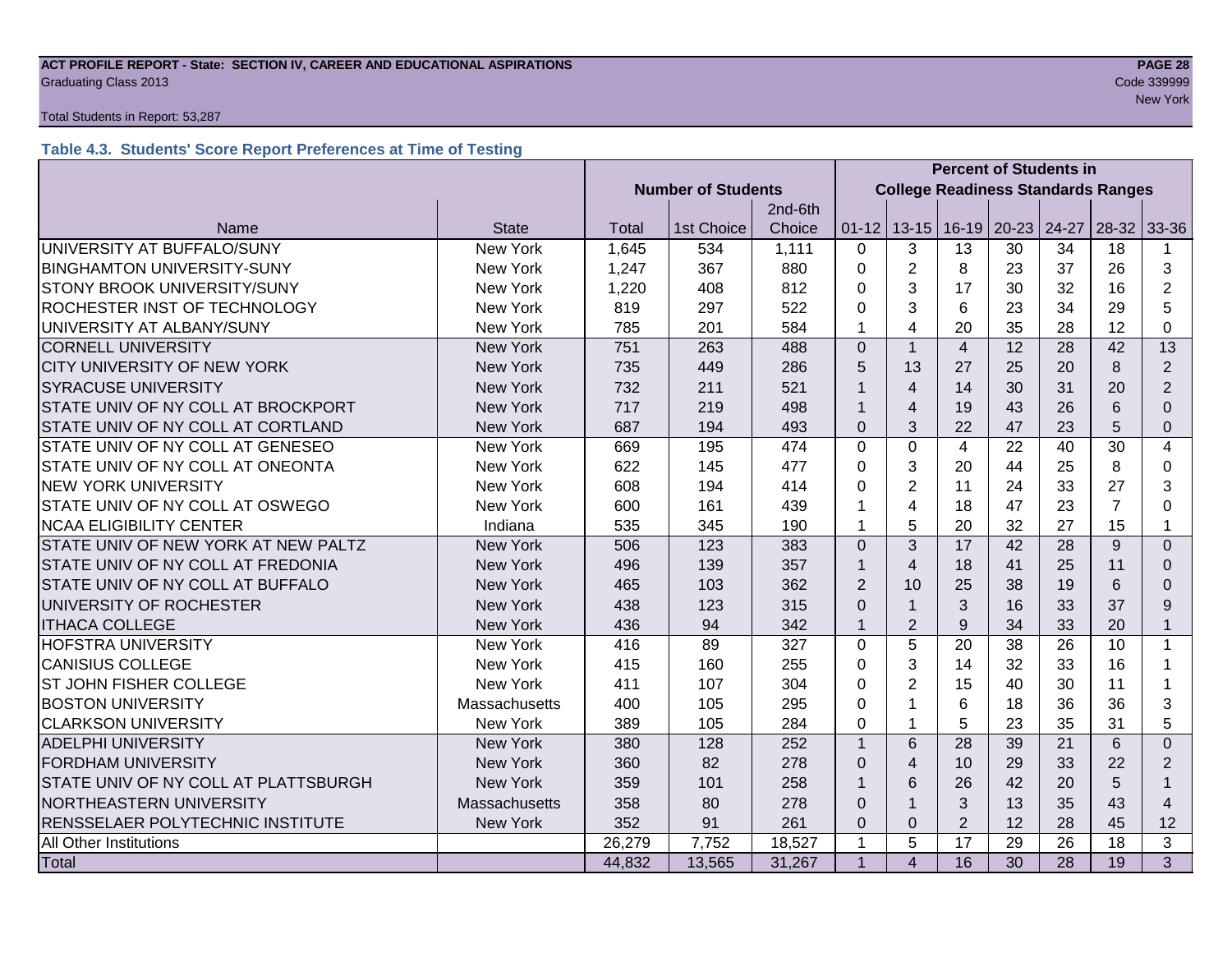# Section V Optional Writing Test Results

Beginning with the Graduating Class of 2013, all students whose scores are college reportable, both standard and extended time tests, are now included. Also beginning with the 2013 Graduating Class data, College Readiness Benchmarks for Reading and Science were updated to reflect the most recent college coursework research.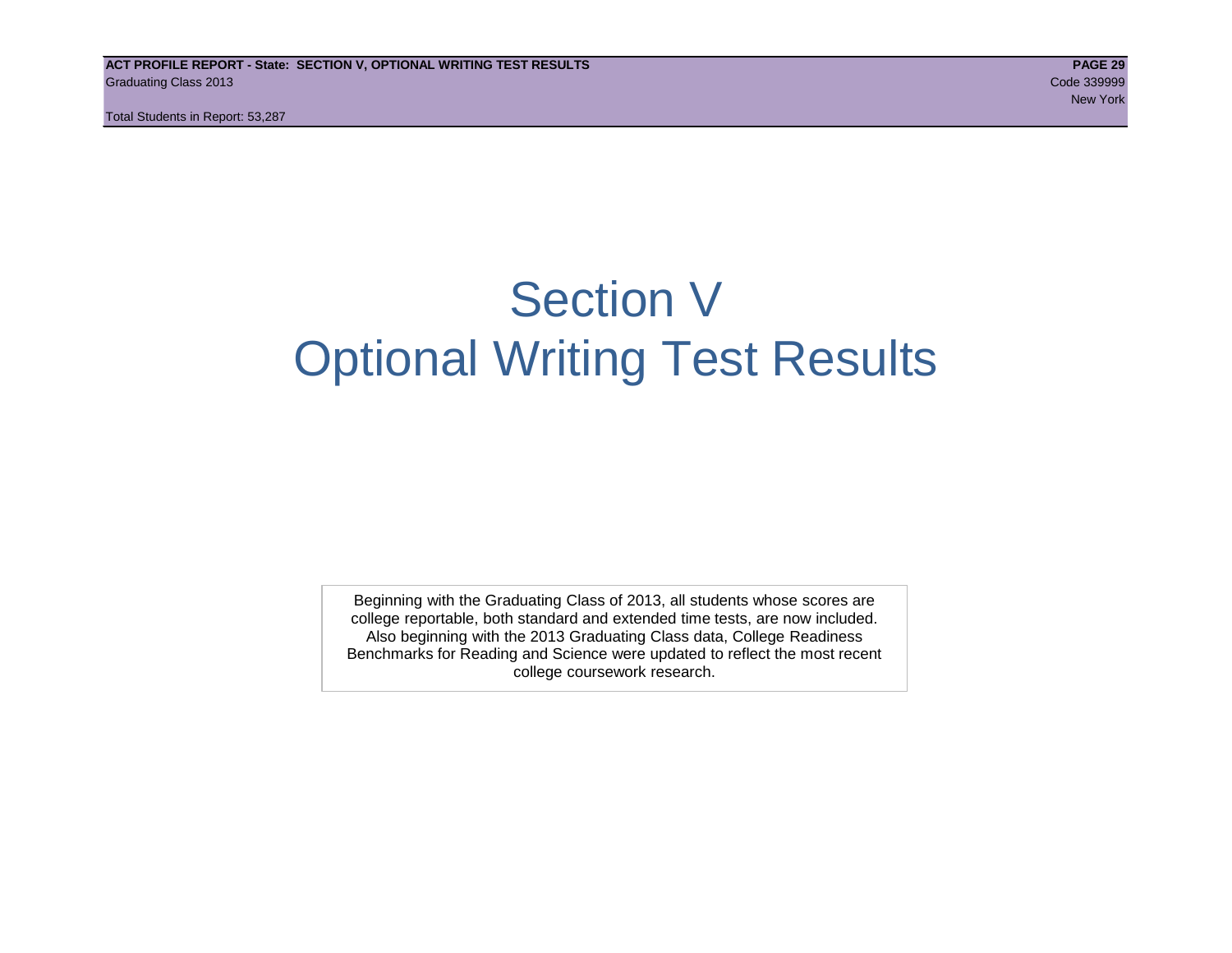#### **ACT PROFILE REPORT - State: SECTION V, OPTIONAL WRITING TEST RESULTS PAGE 30** Graduating Class 2013 Code 339999

#### Total Students in Report: 53,287

new York and the state of the state of the state of the state of the state of the state of the New York and the

| <b>TWIN'S THE AVOIDAGE TO LETTER IN A BUILDING OVERFOLD BY TWOGLETHINGS WHO OCHOOL TO DIMOGLIC WHO ROOK AND THERING</b> |              |                 |                           |                |              |                 |                                 |          |  |  |  |
|-------------------------------------------------------------------------------------------------------------------------|--------------|-----------------|---------------------------|----------------|--------------|-----------------|---------------------------------|----------|--|--|--|
|                                                                                                                         |              |                 | <b>Average ACT Scores</b> |                |              |                 |                                 |          |  |  |  |
|                                                                                                                         | N            |                 |                           | <b>English</b> |              | <b>Essay</b>    | <b>English/Writing Combined</b> |          |  |  |  |
|                                                                                                                         | <b>State</b> | <b>National</b> | <b>State</b>              | National       | <b>State</b> | <b>National</b> | <b>State</b>                    | National |  |  |  |
| <b>All Students</b>                                                                                                     | 42,911       | 942,769         | 23.3                      | 21.3           | 7.5          | 7.0             | 22.5                            | 20.5     |  |  |  |
| Black/African American                                                                                                  | 2.771        | 114,751         | 18.8                      | 16.3           | 7.0          | 6.1             | 18.7                            | 16.0     |  |  |  |
| <b>American Indian/Alaska Native</b>                                                                                    | 114          | 6.031           | 20.0                      | 16.8           | 7.4          | 6.1             | 20.0                            | 16.4     |  |  |  |
| White                                                                                                                   | 26,972       | 518.407         | 24.0                      | 22.9           | 7.6          | 7.2             | 23.0                            | 21.9     |  |  |  |
| Hispanic/Latino                                                                                                         | 4,596        | 151,504         | 20.6                      | 18.6           | 7.3          | 6.8             | 20.3                            | 18.3     |  |  |  |
| Asian                                                                                                                   | 3,298        | 54,580          | 24.7                      | 23.5           | 7.8          | 7.6             | 23.7                            | 22.7     |  |  |  |
| Native Hawaiian/Other Pac. Isl.                                                                                         | 68           | 2,812           | 22.4                      | 19.5           | 7.6          | 6.9             | 21.9                            | 19.2     |  |  |  |
| Two or more races                                                                                                       | 924          | 35,355          | 23.6                      | 21.5           | 7.5          | 7.0             | 22.7                            | 20.6     |  |  |  |
| Prefer not/No Response                                                                                                  | 4,168        | 59,329          | 23.7                      | 21.8           | 7.6          | 7.1             | 22.8                            | 20.9     |  |  |  |
| <b>Males</b>                                                                                                            | 18,758       | 423,104         | 23.1                      | 21.0           | 7.3          | 6.7             | 22.2                            | 20.1     |  |  |  |
| Females                                                                                                                 | 24,152       | 513,945         | 23.5                      | 21.6           | 7.6          | 7.2             | 22.7                            | 20.9     |  |  |  |
| Missing                                                                                                                 |              | 5,720           | 19.0                      | 16.6           | 6.0          | 6.3             | 18.0                            | 16.5     |  |  |  |

#### **Table 5.1. Average ACT English and Writing Scores by Race/Ethnicity and Gender for students who took ACT Writing**